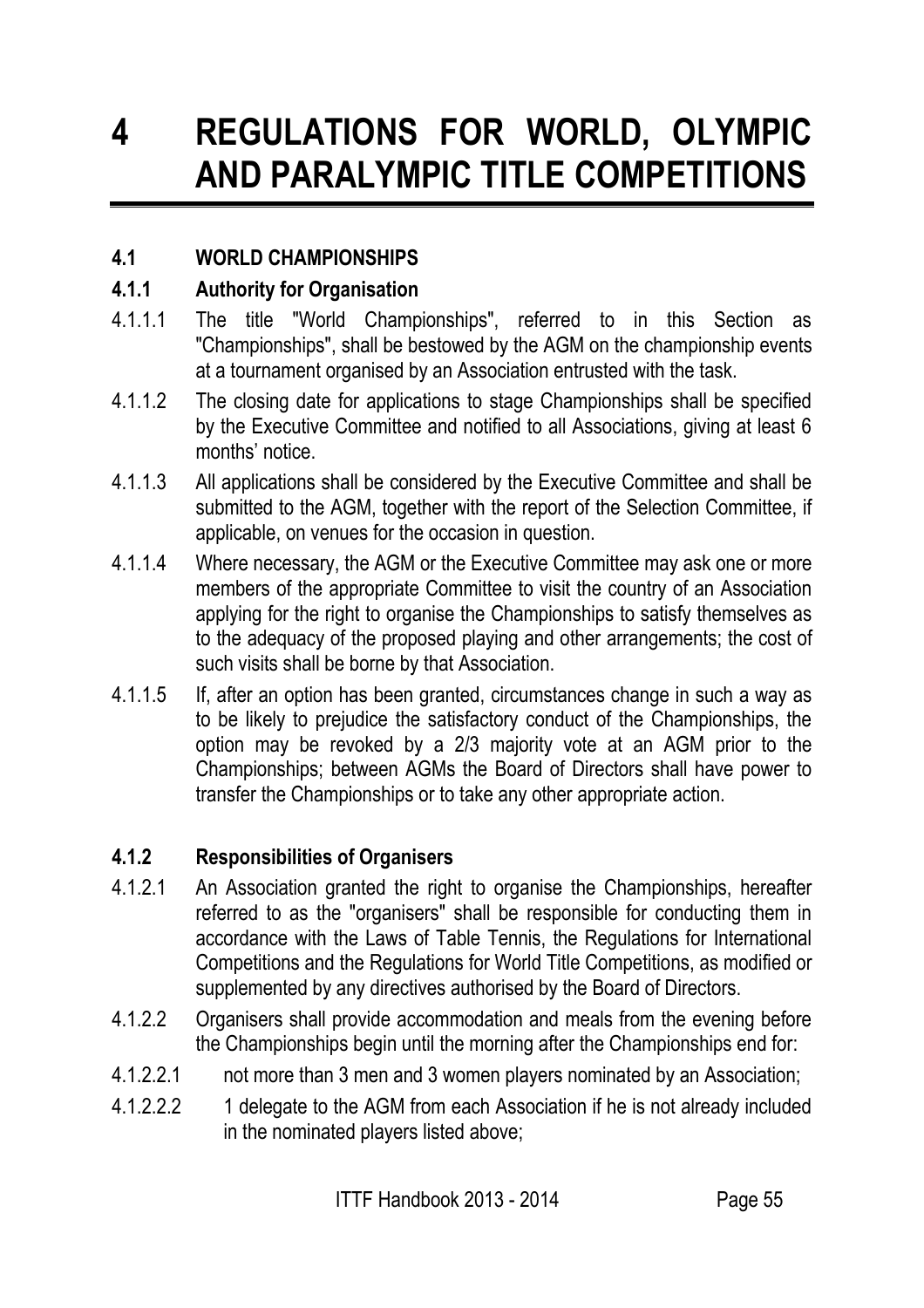- 4.1.2.2.3 members of the ITTF Executive Committee, the Board of Directors and the Olympic and Paralympic Commission, full members of committees and the Technical and Women in Sport Commissioners;
- 4.1.2.2.4 up to 4 members of the Doping Control Panel appointed by the Sports Science and Medical Committee;
- 4.1.2.2.5 up to 8 members of the Athletes' Commission;
- 4.1.2.2.6 Personal Honorary Members;
- 4.1.2.2.7 International Umpires and Referees from other Associations invited in accordance with directives issued by the ITTF;
- 4.1.2.2.8 up to 6 members of the ITTF staff.
- 4.1.2.3 If the business of the ITTF extends outside the period of the Championships the period of hospitality for those entitled to participate in such business shall be extended correspondingly.
- 4.1.2.4 Organisers shall provide free medical care and medicine for all participants, but each Association is recommended to insure its players and officials against illness and injury for the duration of the Championships.
- 4.1.2.5 Organisers shall meet the cost of transport between the place of accommodation and the playing hall.
- 4.1.2.6 Organisers shall request their national authorities to waive visa charges for all participants.
- 4.1.2.7 Organisers shall ensure free access to the playing hall and free circulation therein for all the players, officials and members listed in 4.1.2.2, for any additional players and committee members and for any interpreter, doctor or medical adviser appointed by the ITTF.
- 4.1.2.8 Organisers shall provide first-class interpreting in at least four languages, preferably by simultaneous translation with the appropriate equipment.
- 4.1.2.9 Organisers shall provide the ITTF with offices at the venue of the Championships and place at its disposal translation, computer, internet, telephone, telefax and duplicating facilities.
- 4.1.2.10 Organisers shall publish a prospectus giving the main details of the organisation of the Championships, including:
- 4.1.2.10.1 the dates and place of the Championships;
- 4.1.2.10.2 the events to be held;
- 4.1.2.10.3 the equipment to be used;
- 4.1.2.10.4 the procedure for entry, the entry fees and the undertakings required;
- 4.1.2.10.5 the date and place of the draw;
- 4.1.2.10.6 the dates of Jury meetings and of AGM sessions;
- 4.1.2.10.7 the extent of hospitality for players and officials;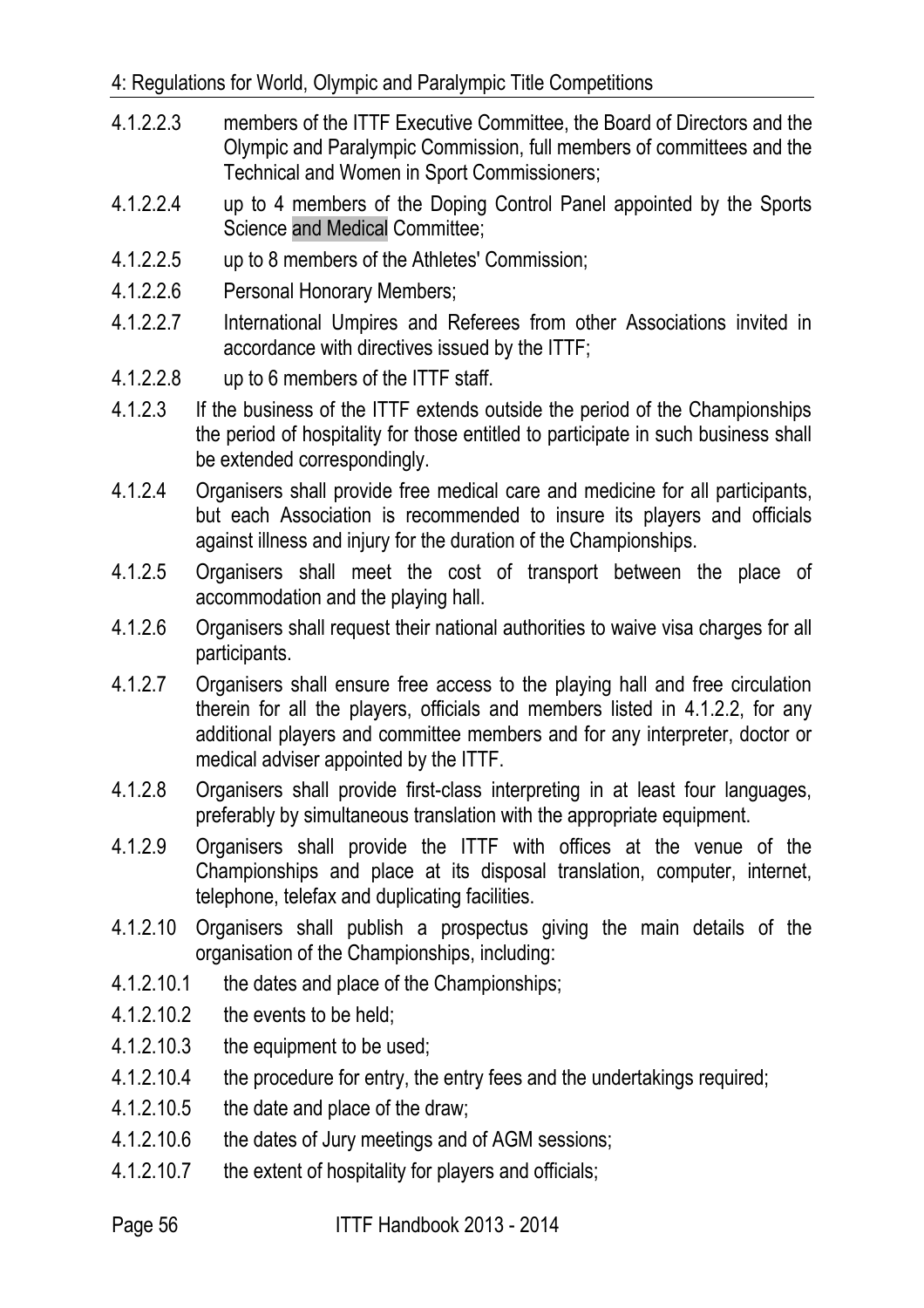- 4.1.2.10.8 any directives authorised by the Board of Directors for the Championships.
- 4.1.2.11 During the Championships Organisers shall make available promptly to members of the ITTF Executive Committee, Board of Directors members and team captains details of results, including points scores; as soon as possible after the completion of the Championships Organisers shall publish the complete results, including points scores, and circulate them to all Associations.

# **4.1.3 Eligibility**

- 4.1.3.1 Only an Association which is not in arrears (1.16.3.3) shall be eligible to enter teams or individual players in the Championships.
- 4.1.3.2 In addition to provisions of 3.8, players who have acquired a new nationality and wish to represent the association corresponding to the new nationality shall register with ITTF through this new Association.
- 4.1.3.3 Such player shall not represent the new Association before:
- 4.1.3.3.1 3 years after the date of registration, if the player is under the age of 15 when registered;
- 4.1.3.3.2 5 years after the date of registration, if the player is under the age of 18 but at least 15 years of age when registered;
- 4.1.3.3.3 7 years after the date of registration, if the player is under the age of 21 but at least 18 years of age when registered.
- 4.1.3.4 Players being 21 years of age or older will not be registered with the ITTF and will not be eligible to represent a new association at World Championships.

# **4.1.4 Entry Fees and Levy**

- 4.1.4.1 The entry fees shall be US\$100 for each entry in a team event, US\$50 for each pair in a doubles event and US\$25 for each entry in a singles event.
- 4.1.4.2 The entry fees shall be paid to the organisers at the time of entry and shall be shared equally between the organisers and the ITTF.
- 4.1.4.3 Fees for entries from an Association are due from that Association and shall always be payable, except that the Board of Directors may waive the fees where an Association is prevented from participating in the Championships by circumstances outside its control.

# **4.1.5 Submission of Entries**

4.1.5.1 The intention to enter teams or players shall be notified to the ITTF in a preliminary notification form provided by the Secretariat; the closing date for the receipt of this form shall be not later than 4 calendar months before the start of the Championships.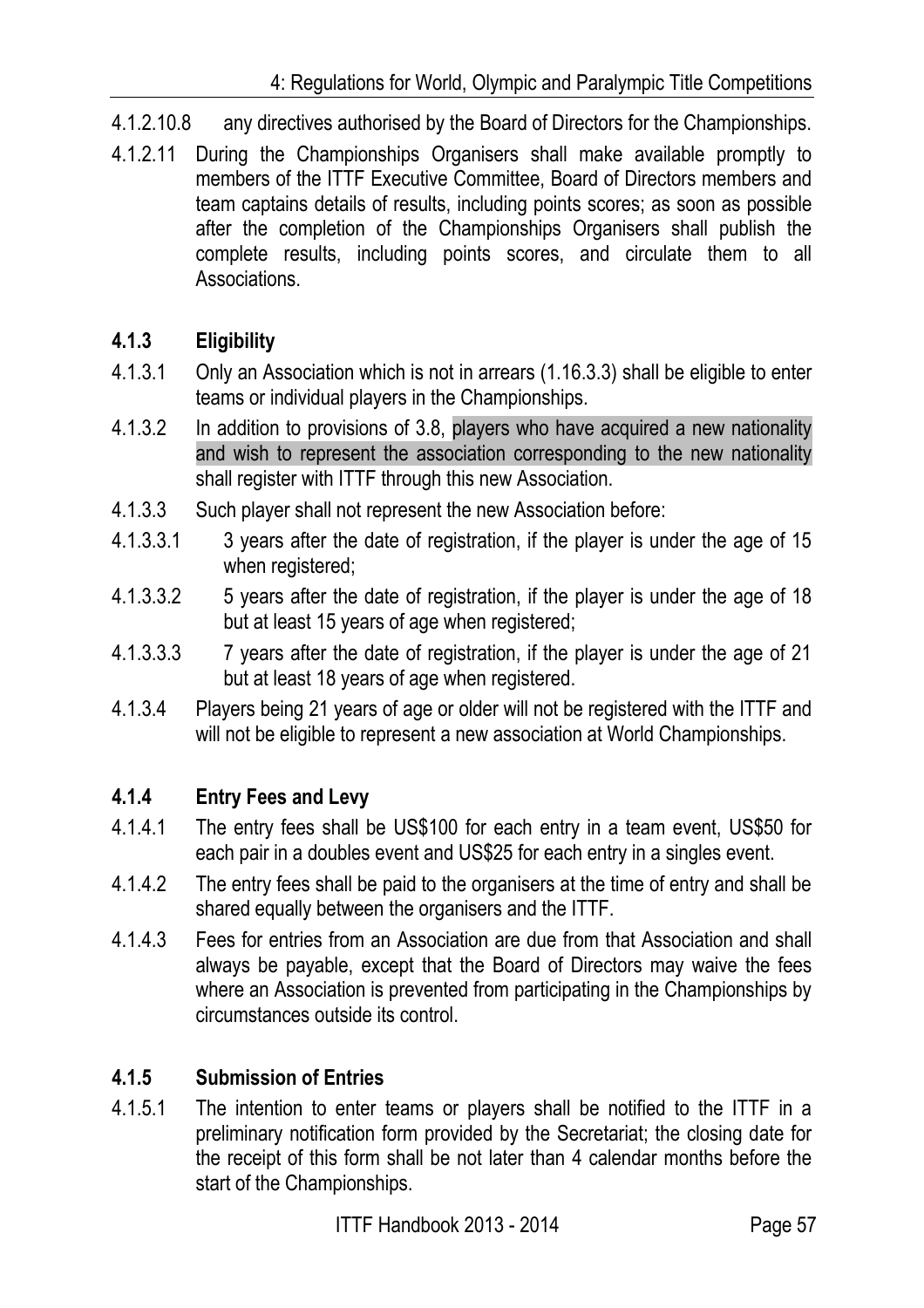- 4.1.5.2 Information shall be distributed, together with the prospectus, by the Competition Department and entries shall be submitted as required.
- 4.1.5.3 The closing date for the final entries shall be not later than 2 calendar months before the start of the Championships.
- 4.1.5.4 An Association may nominate up to 5 players and a non-playing captain for a team event; if a non-playing captain is not appointed one of the team players shall be designated as captain.
- 4.1.5.5 An Association shall rank its nominated players and pairs in order of playing strength, which shall be consistent with their current world ranking.
- 4.1.5.6 The ITTF may accept only formal nominations by an eligible Association, which are received, properly signed by a responsible representative of the nominating Association, on or before the closing date.

# **4.1.6 Modification of Entries**

- 4.1.6.1 Modified entries shall be accepted, if notified by a representative of the nominating Association, at any time up to the day before the first official draw at World Championships (for individual events).
- 4.1.6.2 Change the composition of a team may be accepted if notified by a representative of the nominating Association up to the time of the Jury meeting preceding the World Team Championships; no further changes will be accepted after this deadline.
- 4.1.6.3 As soon as he or she arrives at the Championships venue, the representative of an Association requesting a change to the draw in consequence of any error or absence shall notify the referee or his or her deputy, or confirm any change already notified, on a form provided for the purpose.
- 4.1.6.4 A request for modification of an entry cannot be considered unless it is made or confirmed by the representative of an Association immediately on arrival, other than a request based on the subsequent absence, illness or injury of one player of a doubles pair, which shall be made as soon as the contingency arises.
- 4.1.6.5 All alterations that are authorised shall be notified immediately to team captains and, where appropriate, to Association representatives.

# **4.1.7 Entry Obligations**

4.1.7.1 The entry form shall contain a statement, to be signed by a responsible representative of the nominating Association on behalf of all its nominated players and captains, that they understand and accept the conditions of the Championships and that they are prepared to compete against all other teams and individuals participating; no entry shall be valid unless accompanied by this declaration.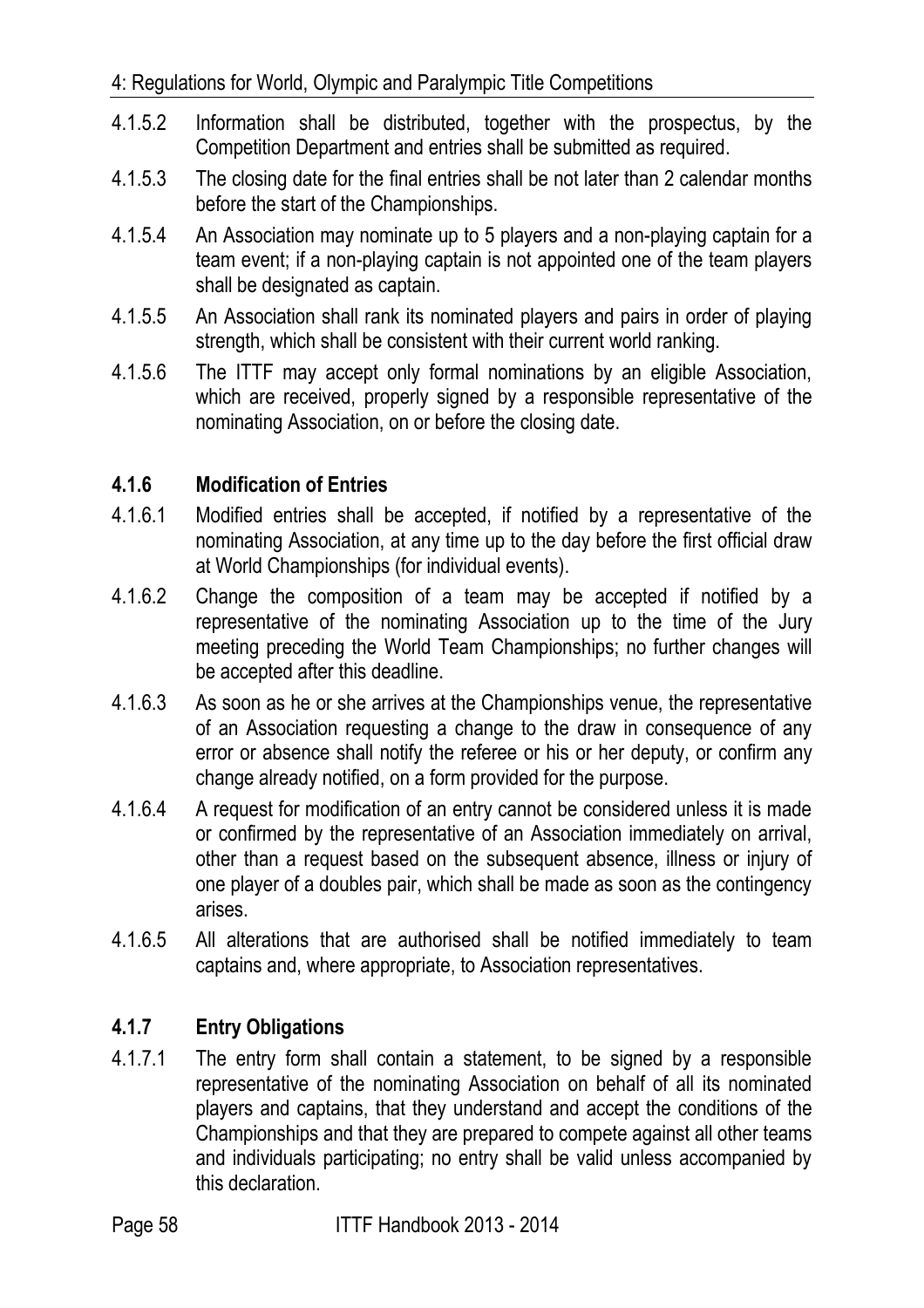4.1.7.2 In individual events all entrants are accepted as individual competitors; they shall be bound to do their utmost to win the events for which they are entered, irrespective of whether other entrants from the same Association have been accepted to take part, and they shall not withdraw except for reasons of illness or injury.

# **4.1.8 Jury**

- 4.1.8.1 The Jury shall consist of the Technical Commissioner, Chairs of the Technical, Rules and the Umpires' and Referees' Committees, a representative of the Competition Department, a representative of the organising committee and the referee; the referee shall have the right to speak but not to vote.
- 4.1.8.2 If any of the nominated Chairs is unable to attend a meeting of the Jury he or she may nominate to attend in his or her place another member of his or her Committee, who shall have the right to speak and to vote.
- 4.1.8.3 The Chair of the Jury shall be appointed by the members of the Jury.
- 4.1.8.4 Any Association directly affected by a matter under consideration at a Jury meeting shall be entitled to be represented at that meeting but shall not be entitled to vote.
- 4.1.8.5 The Jury shall have power to decide any question of appeal within the jurisdiction of a tournament management committee and to authorise team changes.
- 4.1.8.6 The Jury shall meet before the start of the Championships to be informed of all draw alterations requested up to that time and to decide any requests for changes in the composition of teams; any subsequent questions of draw alteration shall be decided by the Chair of the Technical Commissioner in conjunction with a representative of the Competition Department and the Jury shall meet again only when convened by the Chair to consider appeals against its administrative decisions or decisions of the referee.

# **4.1.9 Events**

- 4.1.9.1 In even numbered years, the Championships shall include men's team and women's team events; while in odd numbered years the Championships shall include men's singles, women's singles, men's doubles, women's doubles and mixed doubles events.
- 4.1.9.2 In doubles events, both players shall be from the same Association.
- 4.1.9.3 The system of play in team and individual events and its implementation date shall be decided by the Board of Directors, on the recommendation of the Technical Commissioner and the Competition Program.
- 4.1.9.4 Team matches shall be the best of 5 singles, as provided in 3.7.6.1.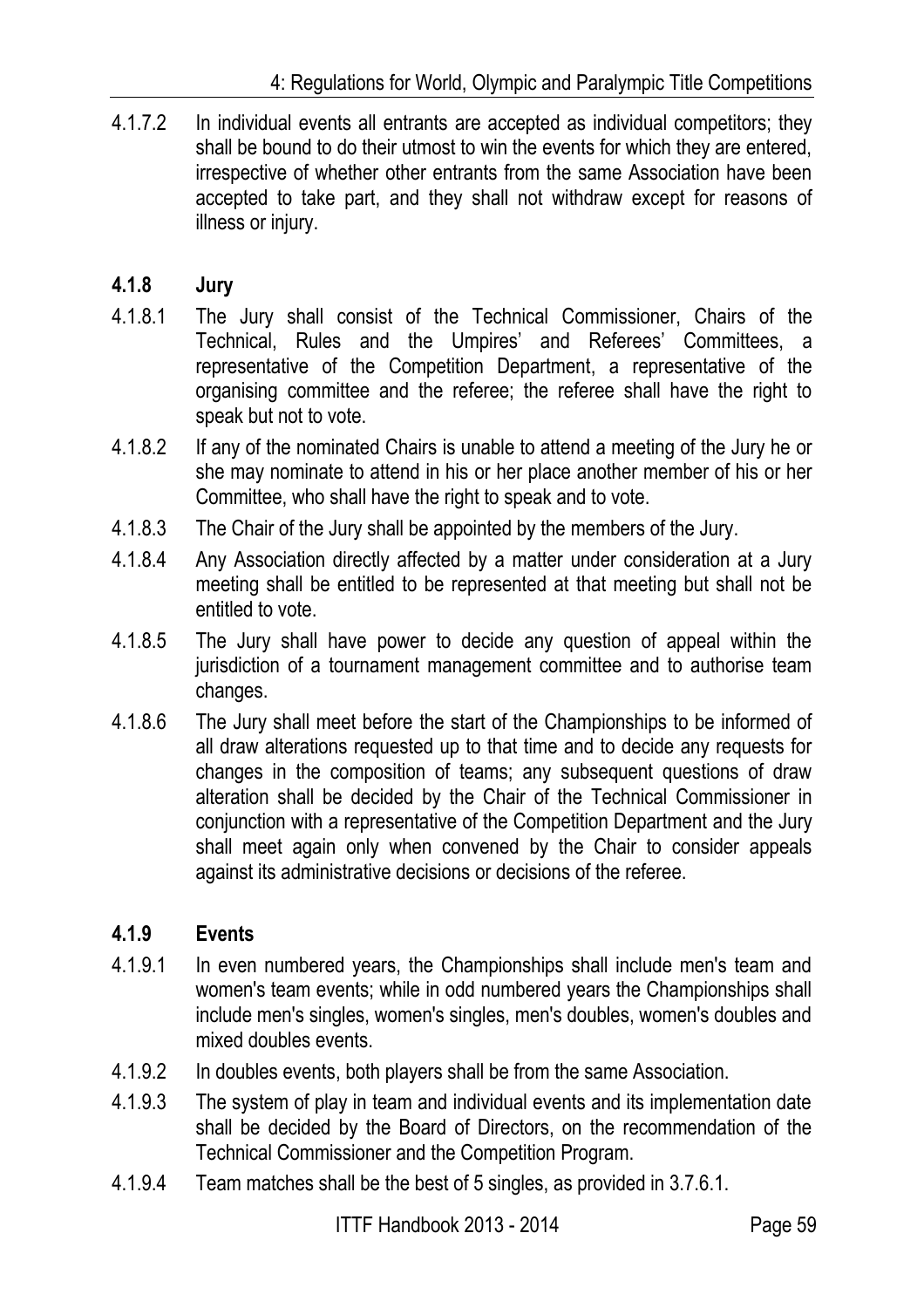- 4.1.9.5 There shall not be more than 128 places in the first round proper of a singles and mixed doubles event nor more than 64 places in the first round proper of a men's and women's doubles event, unless otherwise authorised by the Executive Committee.
- 4.1.9.6 Each Association shall be entitled to 5 entries in each singles event, with one additional player in the appropriate event for each player in the first 20 places of the first issue of the ITTF world ranking list in the year of the Championships up to a limit of 2 men and 2 women in singles with 3 men and 3 women pairs in the doubles and 3 pairs in the mixed doubles; all players may be different.
- 4.1.9.6.1 The host Association may enter up to 7 men and 7 women in the singles events.
- 4.1.9.7 Players of the same Association shall be separated according to 3.6.3.1, 3.6.3.3, 3.6.3.4 and 3.6.3.5 only in preliminary rounds and groups and in the first round of the draw but not in further rounds.

# **4.1.10 Default**

- 4.1.10.1 An Association whose team is entered in the draw but which fails to compete in the event without adequate justification may be subject to disciplinary action by the AGM.
- 4.1.10.2 A team may begin, continue and complete a team match only with the full complement of players specified for the event, except that the referee may, at his or her discretion, allow a team to play with one player absent or an individual match to be omitted from the sequence where he or she is satisfied that the absence is due to accident, illness, injury or other circumstances outside the control of the player or the Association concerned, including disqualification by the referee in accordance with his or her authority.
- 4.1.10.3 An Association whose team begins to play in the event but which fails to complete its schedule of matches shall be liable to forfeit its entitlement to hospitality for its representatives at the Championships; an appeal against forfeit may be made to the Jury, whose decision shall be final.

# **4.1.11 Doping Control**

4.1.11.1 Doping control shall be carried out in accordance with ITTF Anti-Doping rules (Chapter 5).

## **4.1.12 Awards and Presentations**

- 4.1.12.1 The permanent Championship trophies shall be:
- 4.1.12.1.1 the Swaythling Cup for the men's team event;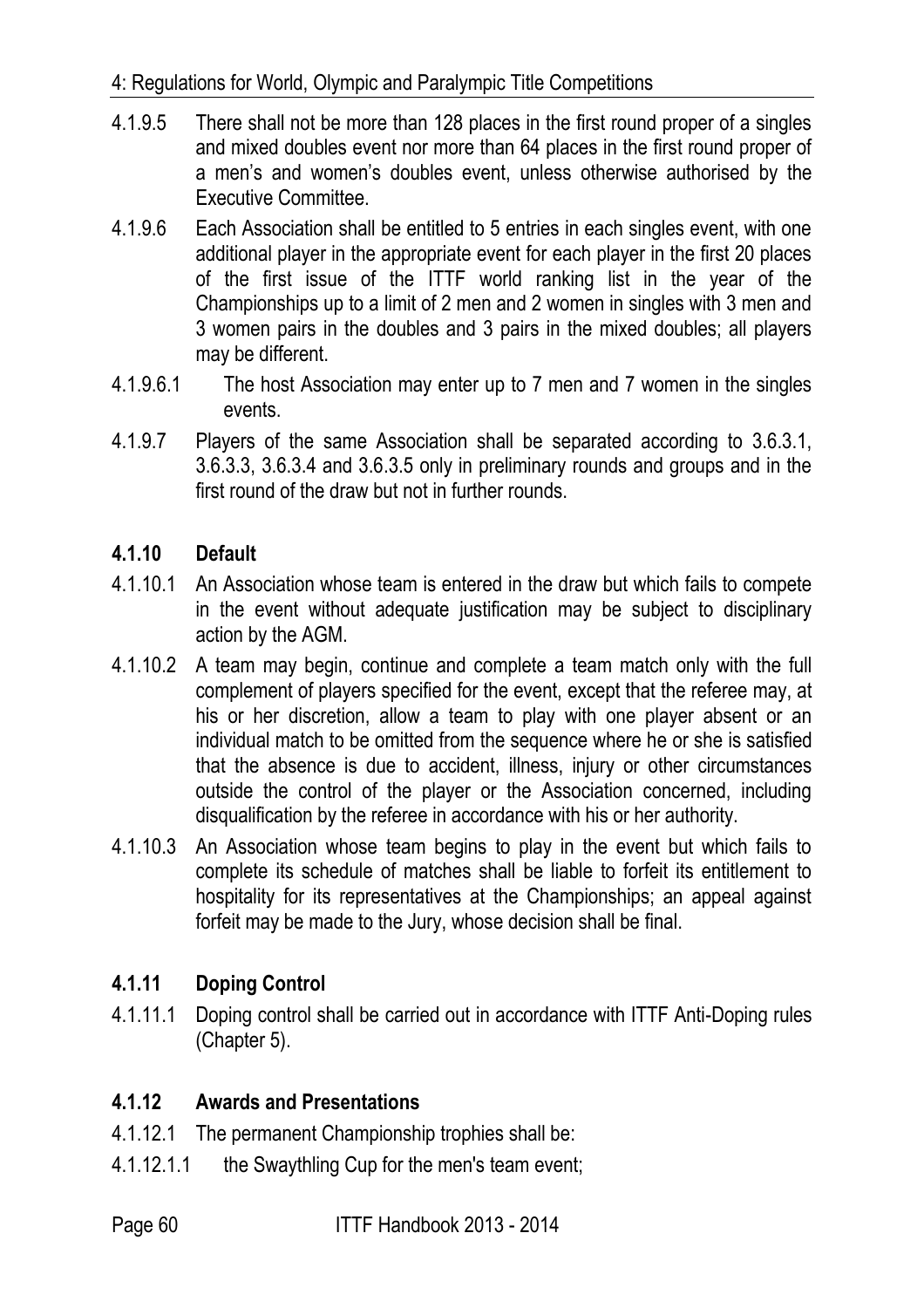- 4.1.12.1.2 the Marcel Corbillon Cup for the women's team event;
- 4.1.12.1.3 the St Bride Vase for the men's singles event;
- 4.1.12.1.4 the G Geist Prize for the women's singles event;
- 4.1.12.1.5 the Iran Cup for the men's doubles event;
- 4.1.12.1.6 the W J Pope Trophy for the women's doubles event;
- 4.1.12.1.7 the Heydusek prize for the mixed doubles event.
- 4.1.12.2 The Association whose team wins a team event, and the winner of an individual event, shall be entitled to hold the appropriate trophy until 31st December in the year following that in which it is won; the pair winning a doubles event shall agree or decide by lot the order in which each of them shall hold the trophy for half of the specified period.
- 4.1.12.3 A player who wins the men's or women's singles event 3 times in succession or 4 times in all shall receive from the ITTF a half-size replica of the appropriate trophy as a permanent possession.
- 4.1.12.4 In both team and individual events the winners shall receive gold medals, the losing finalists silver medals and the losing semi-finalists bronze medals.
- 4.1.12.5 At presentation ceremonies for both team and individual events the national flags of the gold, silver and bronze medal winners shall be raised and the national anthem of the gold medal winner shall be played.
- 4.1.12.6 The Association whose team or player wins a trophy shall acknowledge its receipt in writing and at the end of the specified period shall deliver it, within 14 days of a formal notification by the Secretariat, at an agreed time and to an agreed place.
- 4.1.12.7 The Association acknowledging receipt of a trophy shall be responsible for its safe keeping including the arrangement of insurance, but the cost of insurance and of inscription of winners' names, which in team events should include any non-playing captain, shall be borne by the ITTF.
- 4.1.12.8 If a trophy is lost while in the possession of an Association, that Association shall be responsible for the provision of a similar replacement.
- 4.1.12.9 At the closing ceremony the Egypt Cup, the symbol of the friendship of the Championships, shall be handed over to a representative of the city in which the next Championships will take place; this city shall hold the Egypt Cup until the next Championships.

# **4.1.13 Commercial Rights**

4.1.13.1 The ITTF exclusively owns and controls all commercial rights in and to the Championships. Such Commercial Rights to include, without limitation and in each case on a worldwide basis, all: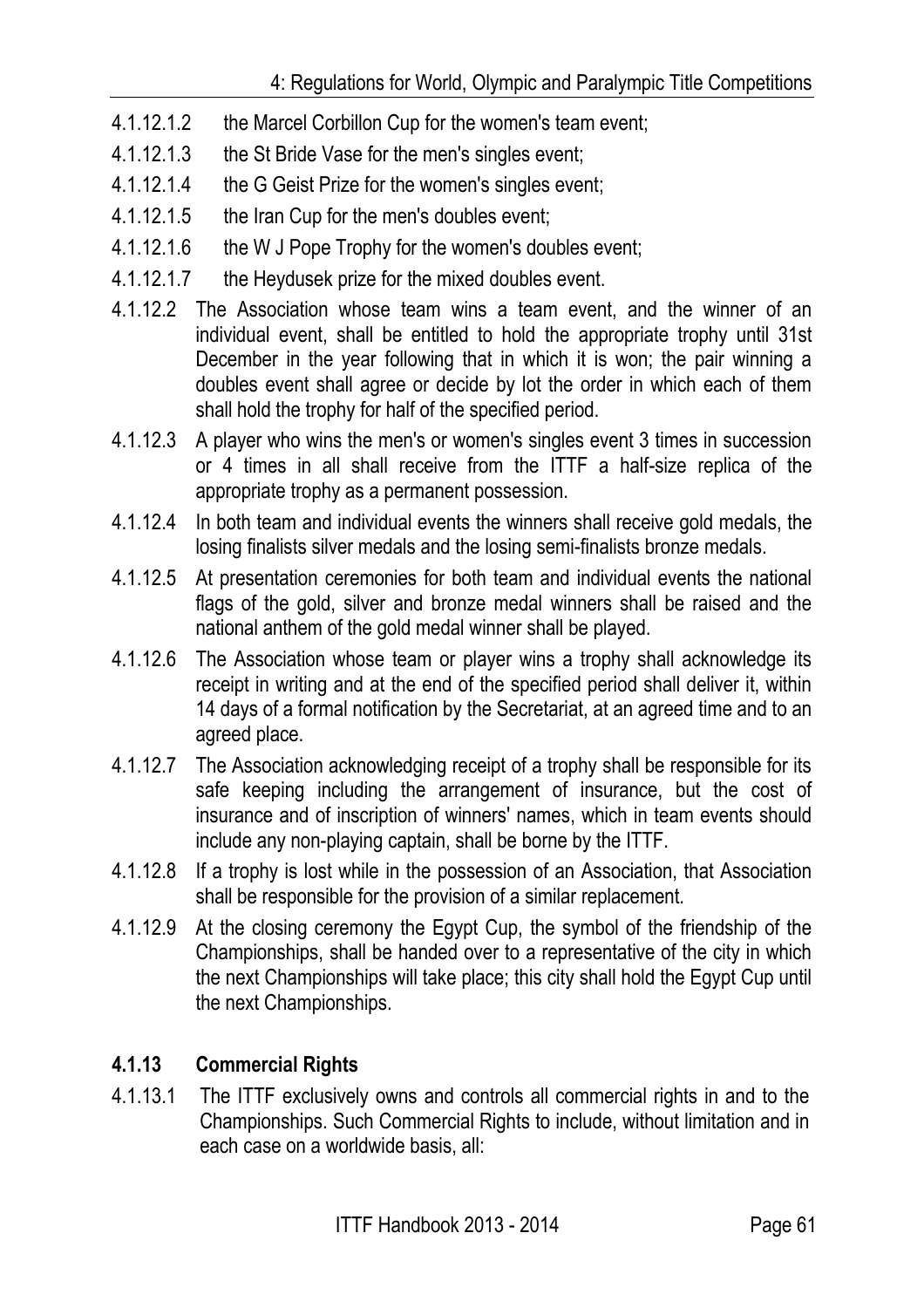- 4.1.13.1.1 audio, visual and audio-visual and data rights (in every medium, whether or not existing as at the date of these regulations);
- 4.1.13.1.2 sponsorship, advertising, merchandising, marketing and other forms of rights of association;
- 4.1.13.1.3 ticketing, hospitality and other concession rights; and
- 4.1.13.1.4 other rights to commercialise the Championships (including without limitation any so-called "event rights" and any right to authorise the taking of bets on the Championships.
- 4.1.13.2 The ITTF shall be entitled to exploit the Commercial Rights in such manner as it considers appropriate, including granting licences in respect of the same (or part thereof) to the relevant Association or to other third party(ies) from time to time.
- 4.1.13.3 Each Association shall ensure that their members (officials, players, delegates and other affiliates) shall:
- 4.1.13.3.1 comply with any and all rules, regulations and/or guidelines in relation to the exploitation of the Commercial Rights which may be issued from time to time by or on behalf of the ITTF; and
- 4.1.13.3.2 provide such rights, facilities and services as are required to enable the ITTF and/or the relevant third party to fulfil their obligations under any arrangements for the exploitation of any of the Commercial Rights and shall not by any act or omission infringe any exclusive rights granted there under or otherwise cause any breach thereof to occur. For the avoidance of doubt only the ITTF may enforce this rule against an Association and no third party shall be entitled to do so.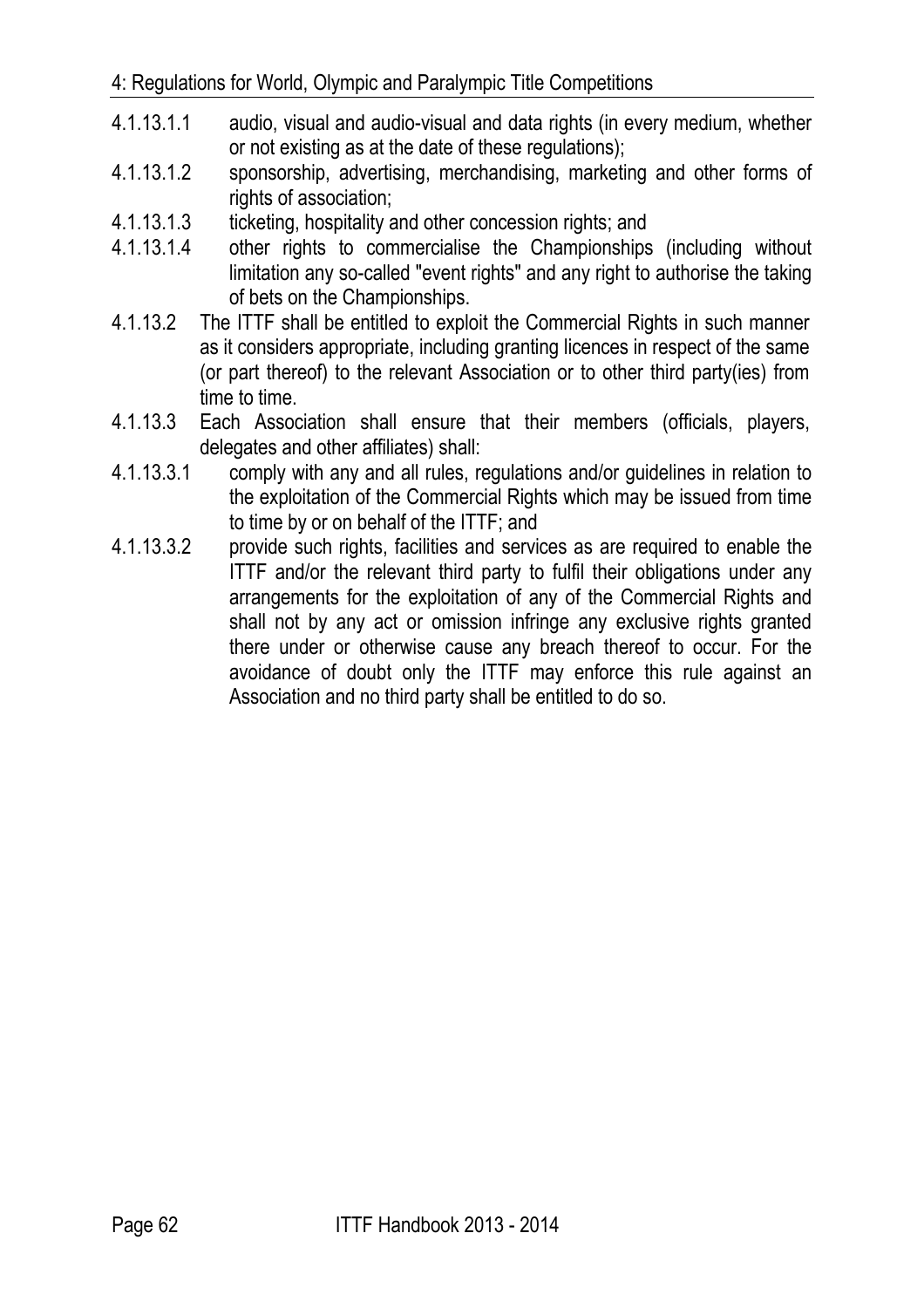# **4.2 WORLD JUNIOR CHAMPIONSHIPS**

#### **4.2.1 Authority for Organisation**

- 4.2.1.1 The title "World Junior Championships", referred to in this Section as "Championships", shall be bestowed by the AGM on the championship events at a tournament organised by an Association entrusted with the task.
- 4.2.1.2 The closing date for applications to stage Championships shall be specified by the Executive Committee and notified to all Associations, giving at least 6 months' notice; applications shall be accepted only for the next 2 Championships.
- 4.2.1.3 All applications shall be considered by the Executive Committee and shall be submitted to the Board, together with details on venues for the occasion in question.
- 4.2.1.4 Where necessary, the Board or the Executive Committee may ask one member of the Junior Commission to visit the country of an Association applying for the right to organise the Championships to satisfy themselves as to the adequacy of the proposed playing and other arrangements; the cost of such visits shall be borne by that Association.
- 4.2.1.5 If, after an option has been granted, circumstances change in such a way as to be likely to prejudice the satisfactory conduct of the Championships, the option may be revoked by a 2/3 majority vote at the AGM preceding the Championships; between AGMs the Board of Directors shall have power to transfer the Championships or to take any other appropriate action.

## **4.2.2 Responsibilities of Organisers**

- 4.2.2.1 An Association granted the right to organise the Championships, hereafter referred to as the "organisers" shall be responsible for conducting them in accordance with the Laws of Table Tennis, the Regulations for International Competitions and the Regulations for World Junior Championships, as modified or supplemented by any directives authorised by the Board of Directors.
- 4.2.2.2 Organisers shall provide accommodation and meals from the evening before the Championships begin until the morning after the Championships end for
- 4.2.2.2.1 not more than 2 boys players nominated by an Association eligible for the boys team event;
- 4.2.2.2.2 not more than 2 girls players nominated by an Association eligible for the girls team event;
- 4.2.2.2.3 not more than 1 coach of an Association participating in 1 or 2 team events;
- 4.2.2.2.4 members of the ITTF Executive Committee and the Junior Commission;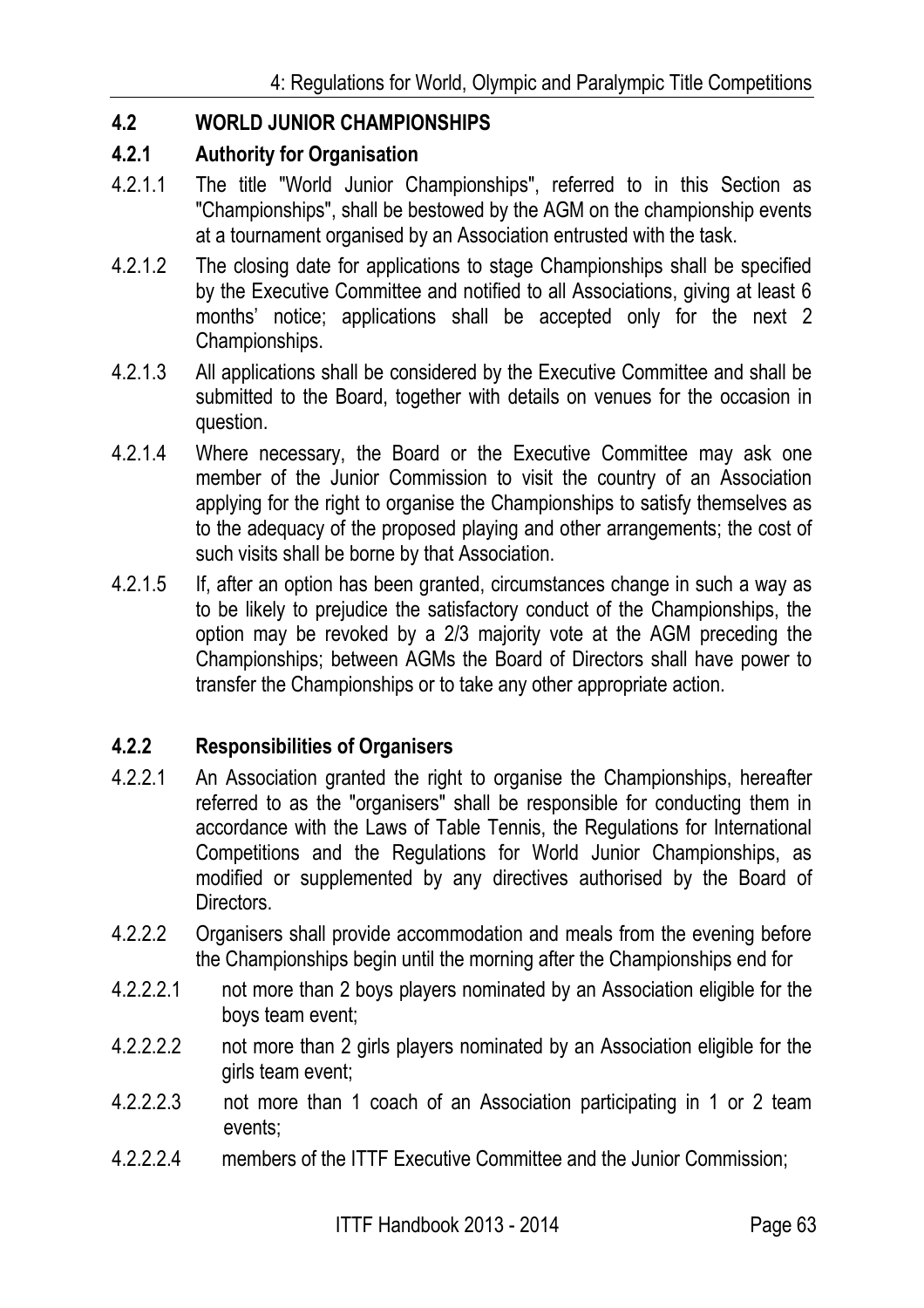- 4.2.2.2.5 up to 2 members of the Doping Control Panel appointed by the Sports Science Committee;
- 4.2.2.2.6 up to 2 ITTF Committee or Commission Chairs nominated by the Executive Committee;
- 4.2.2.2.7 International Umpires and Referees from other Associations invited in accordance with directives issued by the ITTF;
- 4.2.2.2.8 up to 3 members of the ITTF staff.
- 4.2.2.3 Organisers shall provide free medical care and medicine for all participants, but each Association is recommended to insure its players and officials against illness and injury for the duration of the Championships.
- 4.2.2.4 Organisers shall meet the cost of transport between the place of accommodation and the playing hall.
- 4.2.2.5 Organisers shall request their national authorities to waive visa charges for all participants.
- 4.2.2.6 Organisers shall ensure free access to the playing hall and free circulation therein for all the players, officials and members listed in 4.2.2.2, for any additional players and ITTF officials and for any interpreter, doctor or medical adviser appointed by the ITTF.
- 4.2.2.7 Organisers shall provide the ITTF with offices at the venue of the Championships and place at its disposal translation, computer, internet, telephone, telefax and duplicating facilities.
- 4.2.2.8 Organisers shall publish a prospectus giving the main details of the organisation of the Championships, including
- 4.2.2.8.1 the dates and place of the Championships;
- 4.2.2.8.2 the events to be held;
- 4.2.2.8.3 the equipment to be used;
- 4.2.2.8.4 the procedure for entry, the entry fees and the undertakings required;
- 4.2.2.8.5 the date and place of the draw;
- 4.2.2.8.6 the dates of Jury meetings;
- 4.2.2.8.7 the extent of hospitality for players and officials;
- 4.2.2.8.8 any directives authorised by the Board of Directors for the Championships.
- 4.2.2.9 During the Championships Organisers shall make available promptly to members of the ITTF Executive Committee, Board of Directors members and team captains details of results, including points scores; as soon as possible after the completion of the Championships Organisers shall publish the complete results, including points scores, and circulate them to all Associations.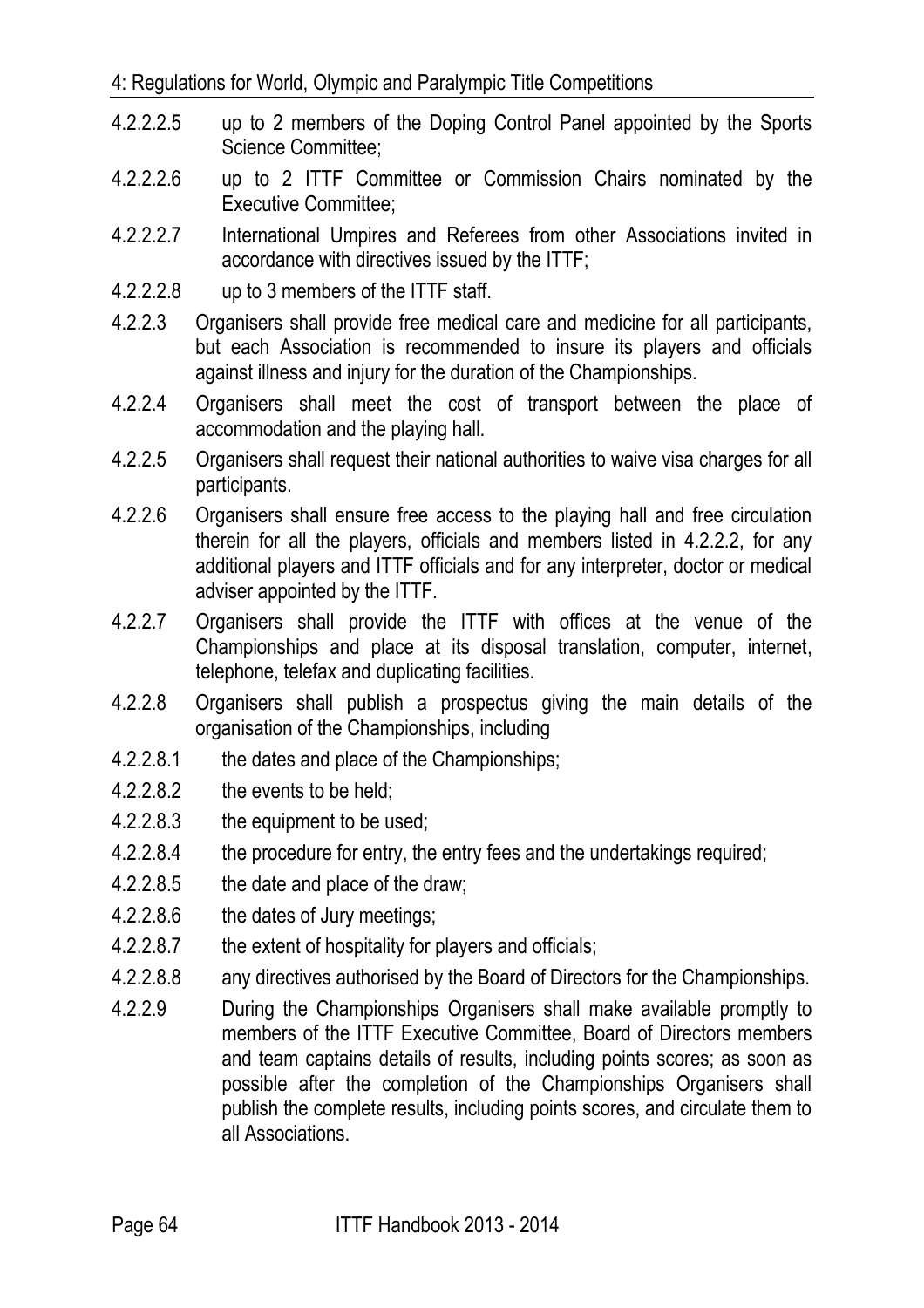## **4.2.3 Eligibility**

- 4.2.3.1 Only an Association which is not in arrears (1.16.3.3) shall be eligible to enter teams or individual players in the Championships.
- 4.2.3.2 The system of qualification for team and individual events shall be determined by the Board not later than 18 months before the start of the Championships.
- 4.2.3.3 All players shall be juniors according to 3.7.4.2.
- 4.2.3.4 In addition to provisions of 3.8, players who have acquired a new nationality and wish to represent the association corresponding to the new nationality shall register with ITTF through this new Association.
- 4.2.3.5 Such player shall not represent the new Association before 3 years after the date of registration, if the player is under the age of 15 when registered.

## **4.2.4 Entry Fees**

- 4.2.4.1 The entry fees shall be US\$50 for each entry in a team event, US\$30 for each pair in a doubles event and US\$15 for each entry in a singles event.
- 4.2.4.2 The entry fees shall be paid to the organisers at the time of entry and shall be shared equally between the organisers and the ITTF.
- 4.2.4.3 Fees for entries from an Association are due from that Association and shall always be payable, except that the Board of Directors may waive the fees where an Association is prevented from participating in the Championships by circumstances outside its control.

## **4.2.5 Qualification and Entries**

- 4.2.5.1 The intention of an Association qualified to enter teams or players shall be notified to the organisers and the ITTF in a preliminary notification form provided by the Secretariat; the closing date for the receipt of this form shall be not later than 4 calendar months before the start of the Championships.
- 4.2.5.2 Information shall be distributed, together with the prospectus, by the Competition Department and entries shall be submitted as required.
- 4.2.5.3 Two sets of these entry forms shall be returned to the organisers and one set to the Secretariat; the closing date for the receipt of these forms shall be not later than 2 calendar months before the start of the Championships.
- 4.2.5.4 An Association may nominate up to 4 qualified boys and up to 4 qualified girls players.
- 4.2.5.5 An Association shall rank its nominated players and pairs in order of playing strength, which shall be consistent with their current ranking in the World Junior Ranking List.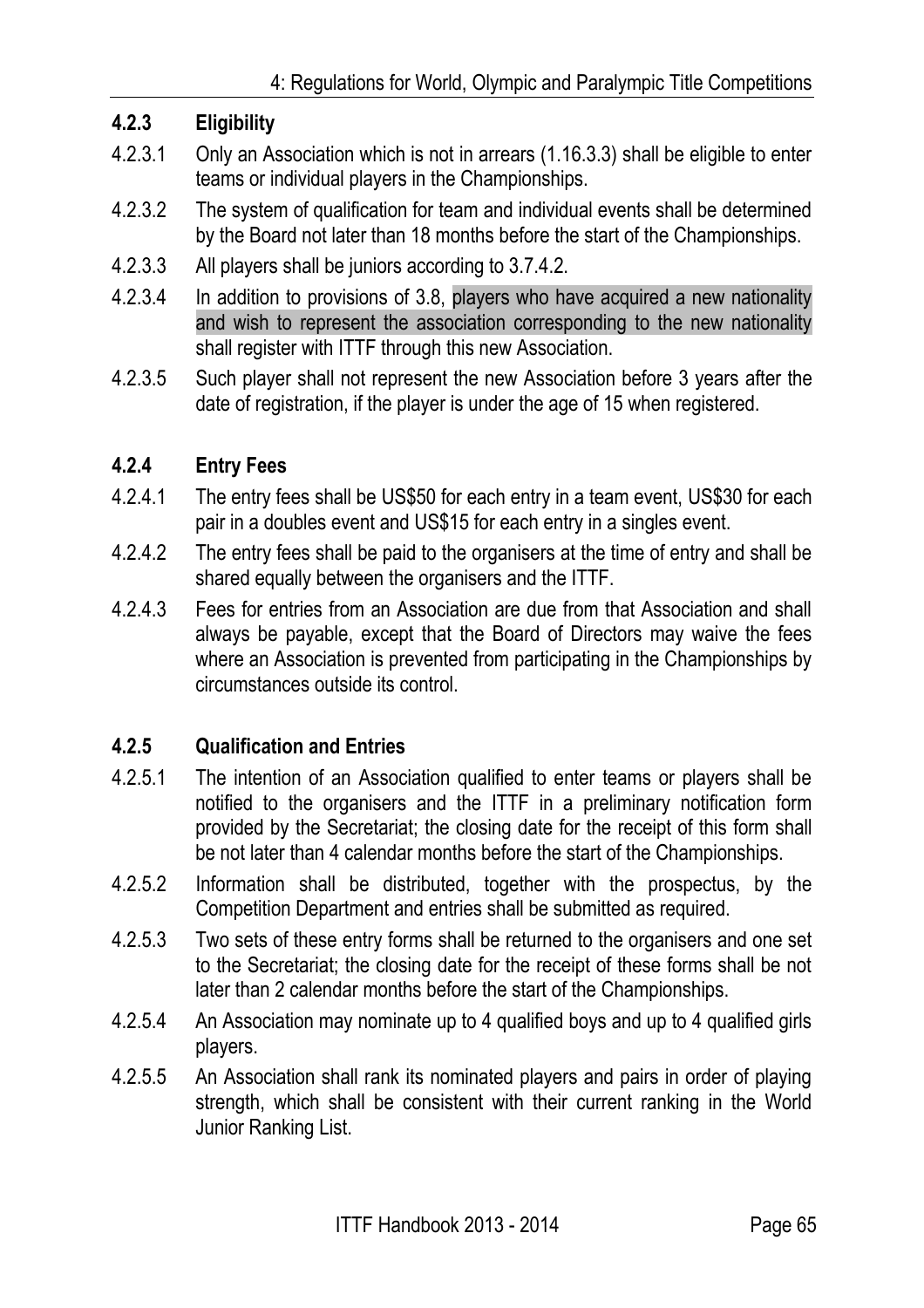4.2.5.6 Organisers may accept only formal nominations by an eligible Association, which are received, properly signed by a responsible representative of the nominating Association, on or before the closing date.

# **4.2.6 Modification of Entries**

- 4.2.6.1 The nominating Association may change the composition of a team by notifying the organisers up to the time of the Jury meeting preceding the Championships, but in no circumstances after the start of the event.
- 4.2.6.2 As soon as he or she arrives at the Championships venue, the representative of an Association requesting a change to the draw in consequence of any error or absence shall notify the referee or his or her deputy, or confirm any change already notified, on a form provided for the purpose.
- 4.2.6.3 A request for modification of an entry cannot be considered unless it is made or confirmed by the representative of an Association immediately on arrival, other than a request based on the subsequent absence, illness or injury of one player of a doubles pair, which shall be made as soon as the contingency arises.
- 4.2.6.4 All alterations that are authorised shall be notified immediately to team captains and, where appropriate, to Association representatives.

# **4.2.7 Entry Obligations**

- 4.2.7.1 The entry form shall contain a statement, to be signed by a responsible representative of the nominating Association on behalf of all its nominated players and captains, that they understand and accept the conditions of the Championships and that they are prepared to compete against all other teams and individuals participating; no entry shall be valid unless accompanied by this declaration.
- 4.2.7.2 In individual events all entrants are accepted as individual competitors; they shall be bound to do their utmost to win the events for which they are entered, irrespective of whether other entrants from the same Association have been accepted to take part, and they shall not withdraw except for reasons of illness or injury.

## **4.2.8 Jury**

4.2.8.1 The Jury shall consist of the Chair of the ITTF Junior Commission, a representative of the ITTF Competition Department, a representative of the ITTF Global Junior Program, the Championships Director (or his or her equivalent), a representative of the organising committee and the referee; the referee shall have the right to speak but not to vote.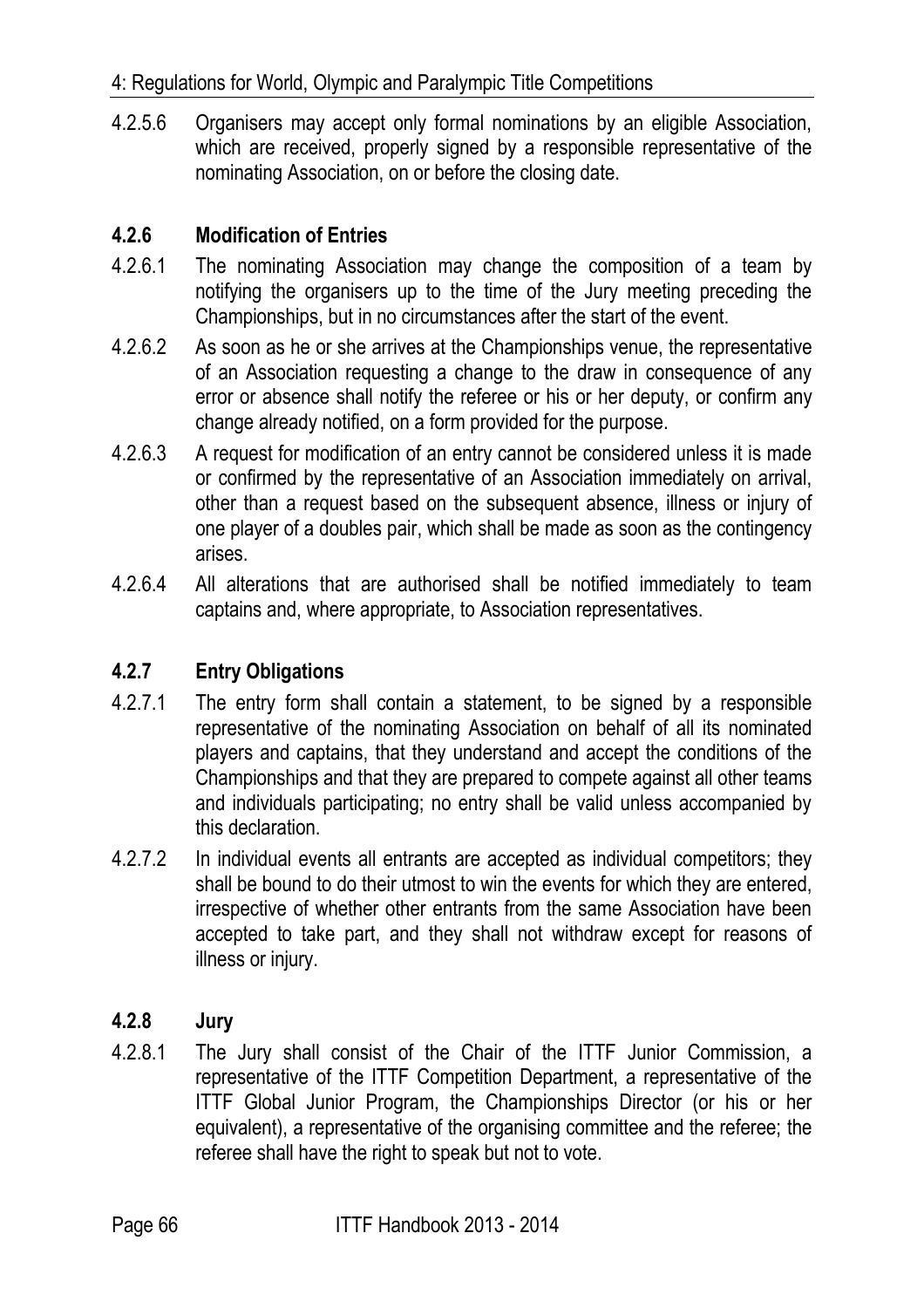- 4.2.8.2 If the Chair of the ITTF Junior Commission is unable to attend a meeting of the Jury he or she may nominate an appointee to attend in his or her place who shall have the right to speak and to vote.
- 4.2.8.3 The Chair of the Jury shall be appointed by the Chair of the ITTF Junior Commission or in his or her absence by the representative of the ITTF Global Junior Program.
- 4.2.8.4 Any Association directly affected by a matter under consideration at a Jury meeting shall be entitled to be represented at that meeting but shall not be entitled to vote.
- 4.2.8.5 The Jury shall have power to decide any question of appeal within the jurisdiction of a tournament management committee.
- 4.2.8.6 The Jury shall meet before the start of the Championships to be informed of all draw alterations requested up to that time; any subsequent questions of draw alteration shall be decided by the ITTF Junior Commission and the Jury shall meet again only when convened by that Commission to consider appeals against its administrative decisions or decisions of the referee.

# **4.2.9 Events**

- 4.2.9.1 The Championships shall include boys' team and girls' team events as well as boys' singles and doubles, girls' singles and doubles and mixed doubles events.
- 4.2.9.1.1 With the exception of mixed doubles events, both players of a doubles shall be from the same Association.
- 4.2.9.2 The system of play in the team and individual events, in groups and stages, shall be decided by the Board of Directors, on the recommendation of the Junior Commission, and shall be notified to all Associations not later than 6 calendar months before the start of the Championships.

# **4.2.10 Default**

- 4.2.10.1 An Association whose team is entered in the draw but which fails to compete in the event without adequate justification may be subject to disciplinary action by the AGM.
- 4.2.10.2 A team may begin, continue and complete a team match only with the full complement of players specified for the event, except that the referee may, at his or her discretion, allow a team to play with one player absent or an individual match to be omitted from the sequence where he or she is satisfied that the absence is due to accident, illness, injury or other circumstances outside the control of the player or the Association concerned, including disqualification by the referee in accordance with his or her authority.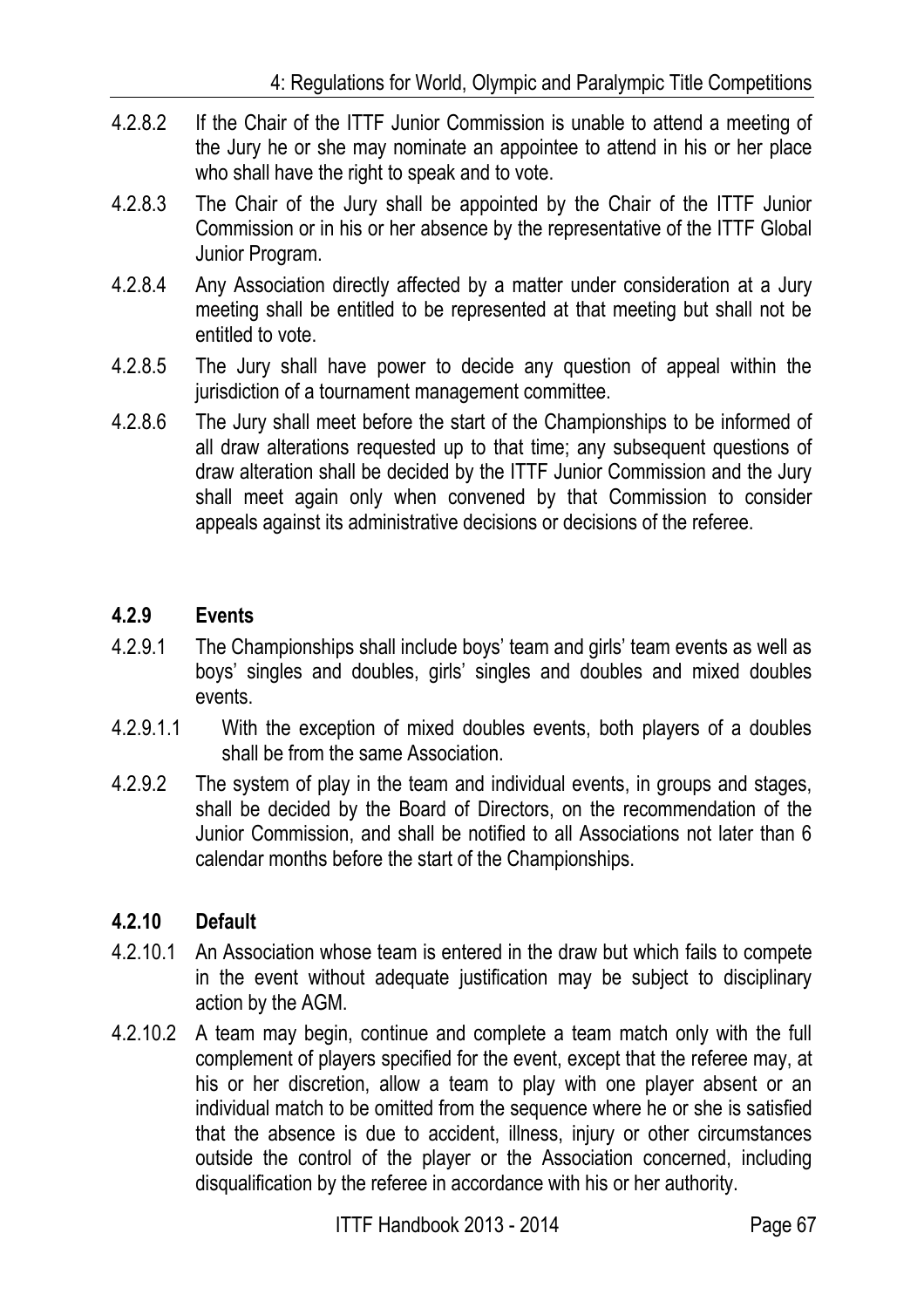4.2.10.3 An Association whose team begins to play in the event but which fails to complete its schedule of matches shall be liable to forfeit its entitlement to hospitality for its representatives at the Championships; an appeal against forfeit may be made to the Jury, whose decision shall be final.

## **4.2.11 Doping Control**

4.2.11.1 Doping control shall be carried out in accordance with ITTF Anti-Doping rules (Chapter 5).

## **4.2.12 Awards and Presentations**

- 4.2.12.1 In both team and individual events the winners shall receive gold medals, the losing finalists silver medals and the losing semi-finalists bronze medals.
- 4.2.12.2 At presentation ceremonies for both team and individual events the national flags of the gold, silver and bronze medal winners shall be raised and the national anthem of the gold medal winner shall be played.

## **4.2.13 Commercial Rights**

- 4.2.13.1 The ITTF exclusively owns and controls all commercial rights in and to the Championships. Such Commercial Rights to include, without limitation and in each case on a worldwide basis, all:
- 4.2.13.1.1 audio, visual and audio-visual and data rights (in every medium, whether or not existing as at the date of these regulations);
- 4.2.13.1.2 sponsorship, advertising, merchandising, marketing and other forms of rights of association;
- 4.2.13.1.3 ticketing, hospitality and other concession rights; and
- 4.2.13.1.4 other rights to commercialise the Championships (including without limitation any so-called "event rights" and any right to authorise the taking of bets on the Championships.
- 4.2.13.2 The ITTF shall be entitled to exploit the Commercial Rights in such manner as it considers appropriate, including granting licences in respect of the same (or part thereof) to the relevant Association or to other third party(ies) from time to time.
- 4.2.13.3 Each Association shall ensure that their members (officials, players, delegates and other affiliates) shall:
- 4.2.13.3.1 comply with any and all rules, regulations and/or guidelines in relation to the exploitation of the Commercial Rights which may be issued from time to time by or on behalf of the ITTF; and
- 4.2.13.3.2 provide such rights, facilities and services as are required to enable the ITTF and/or the relevant third party to fulfil their obligations under any arrangements for the exploitation of any of the Commercial Rights and shall not by any act or omission infringe any exclusive rights granted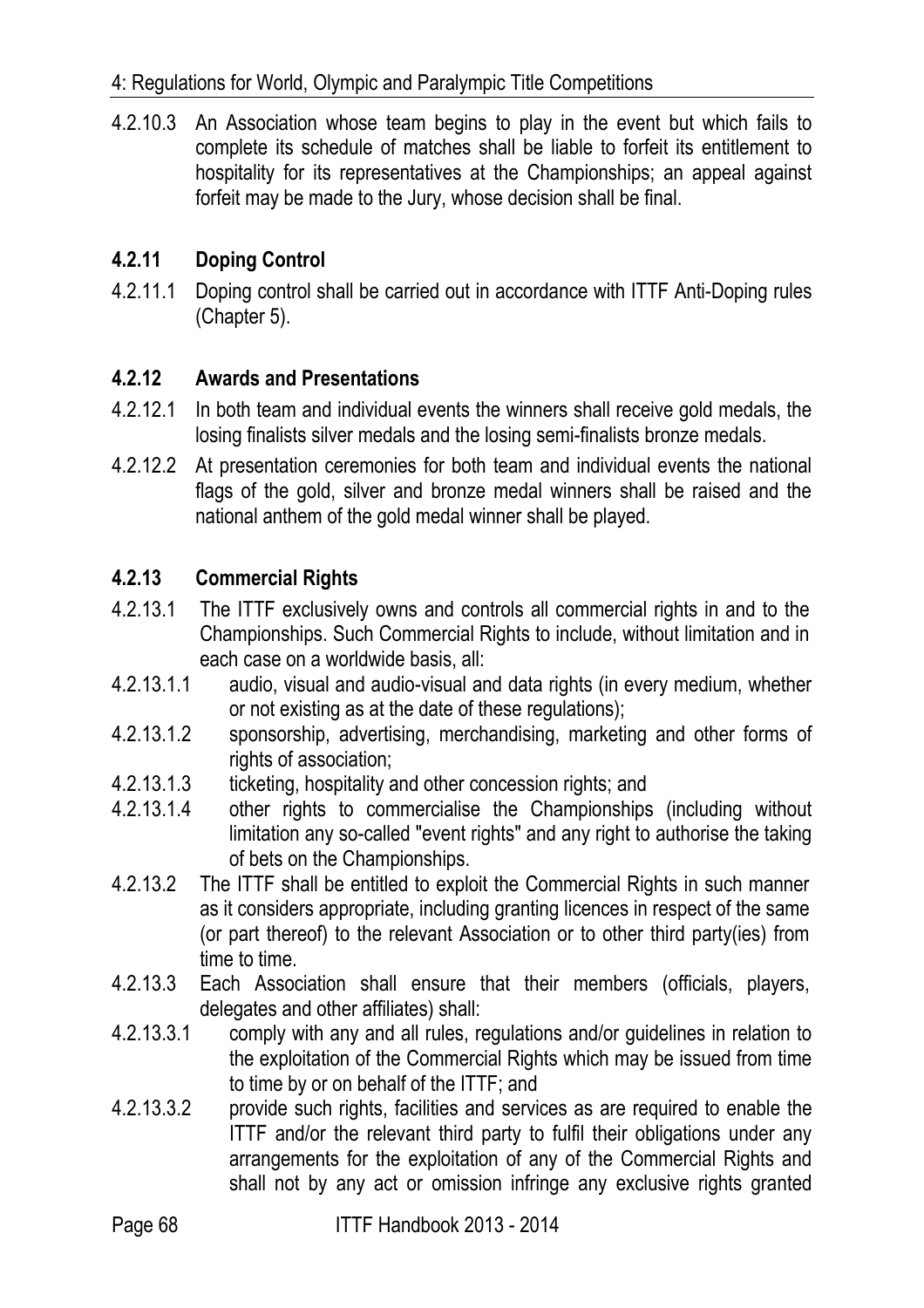there under or otherwise cause any breach thereof to occur. For the avoidance of doubt only the ITTF may enforce this rule against an Association and no third party shall be entitled to do so.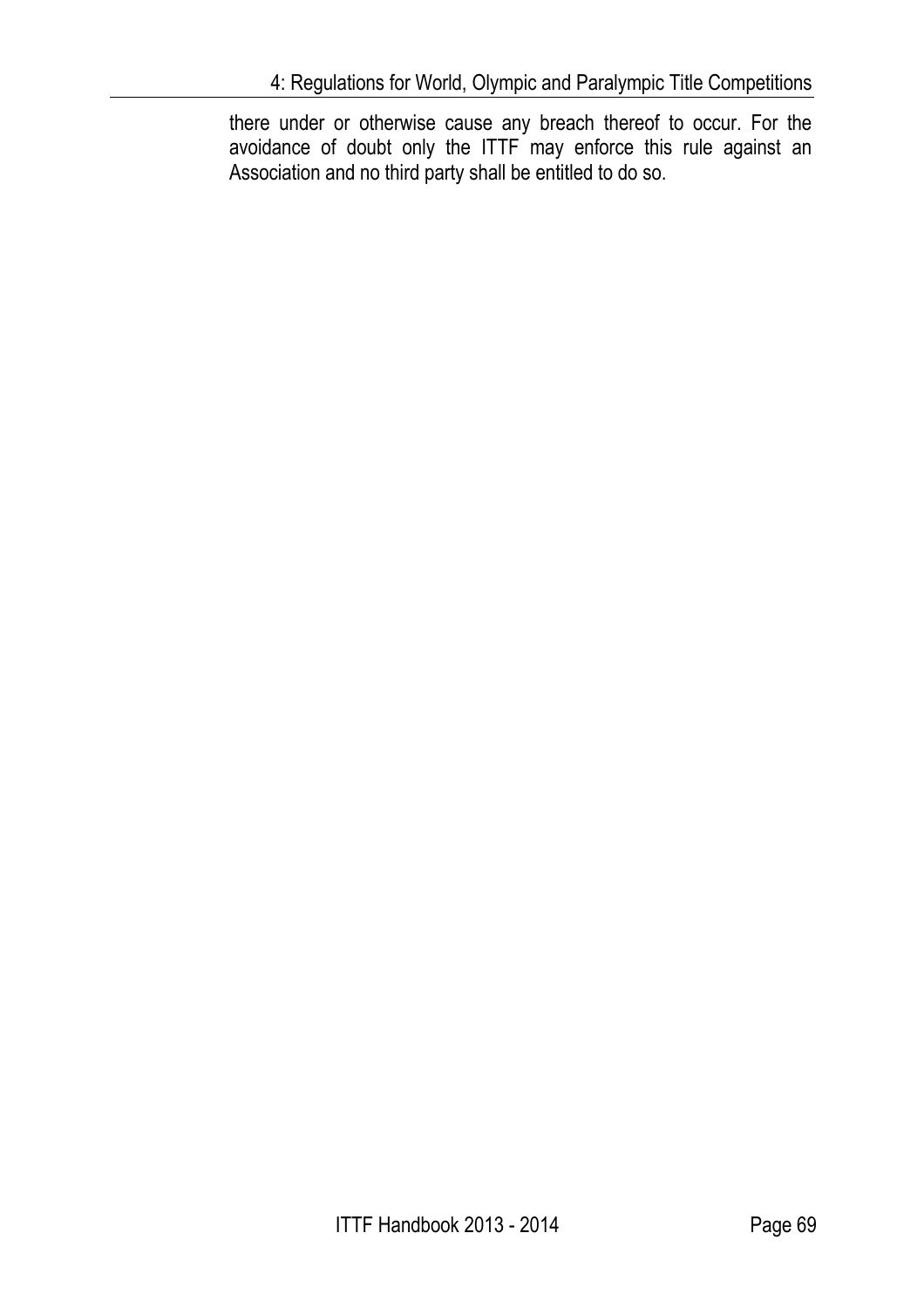# **4.3 WORLD CUP**

# **4.3.1 Composition**

- 4.3.1.1 A World Cup for Men and a World Cup for Women shall be held on an annual basis or every 2 years in even numbered years and Continental World Cups or an equivalent shall serve as the qualification for the World Cups. The qualification and playing system will be an integral part of the ITTF's Competition Program.
- 4.3.1.2 Participants will be provided with free meals and accommodation from dinner on the evening before the start of the competition to breakfast on the morning after it ends; continental representatives will also be provided with free return travel tickets to the venue.

# **4.3.2 Authority**

- 4.3.2.1 The ITTF shall be the sole owner of the World Cup title and tournaments.
- 4.3.2.2 An Association may be granted permission to organise the tournament; submission of an application to do so shall be regarded as implying knowledge and acceptance of these and all other applicable regulations.
- 4.3.2.3 Organisers shall not, without prior consent of the ITTF, delegate any of their authority nor make any contract or agreement with any other body, such as a Regional Association, a municipal authority or a sponsor.
- 4.3.2.4 Any agreement made between the organisers and any other body shall not conflict with nor derogate from the principle of these regulations; in case of any dispute the authority of the ITTF, as exercised through its representatives, shall be paramount.
- 4.3.2.5 The ITTF may enter into contracts with promoters or sponsors.

# **4.3.3 Appointments**

- 4.3.3.1 For each tournament the ITTF Competition Department shall appoint a Tournament Director and a Competition Manager.
- 4.3.3.2 The Tournament Director shall be responsible to the ITTF Competition Department for ensuring observance of the conditions laid down for the tournament, including approval of the arrangements made by the organisers for ceremonies and presentations, protocol and seating arrangements at ceremonies and social functions and the presentation of play.
- 4.3.3.3 The Competition Manager shall be responsible to the ITTF for ensuring the adequacy of equipment and playing conditions, supervising the draw and scheduling matches.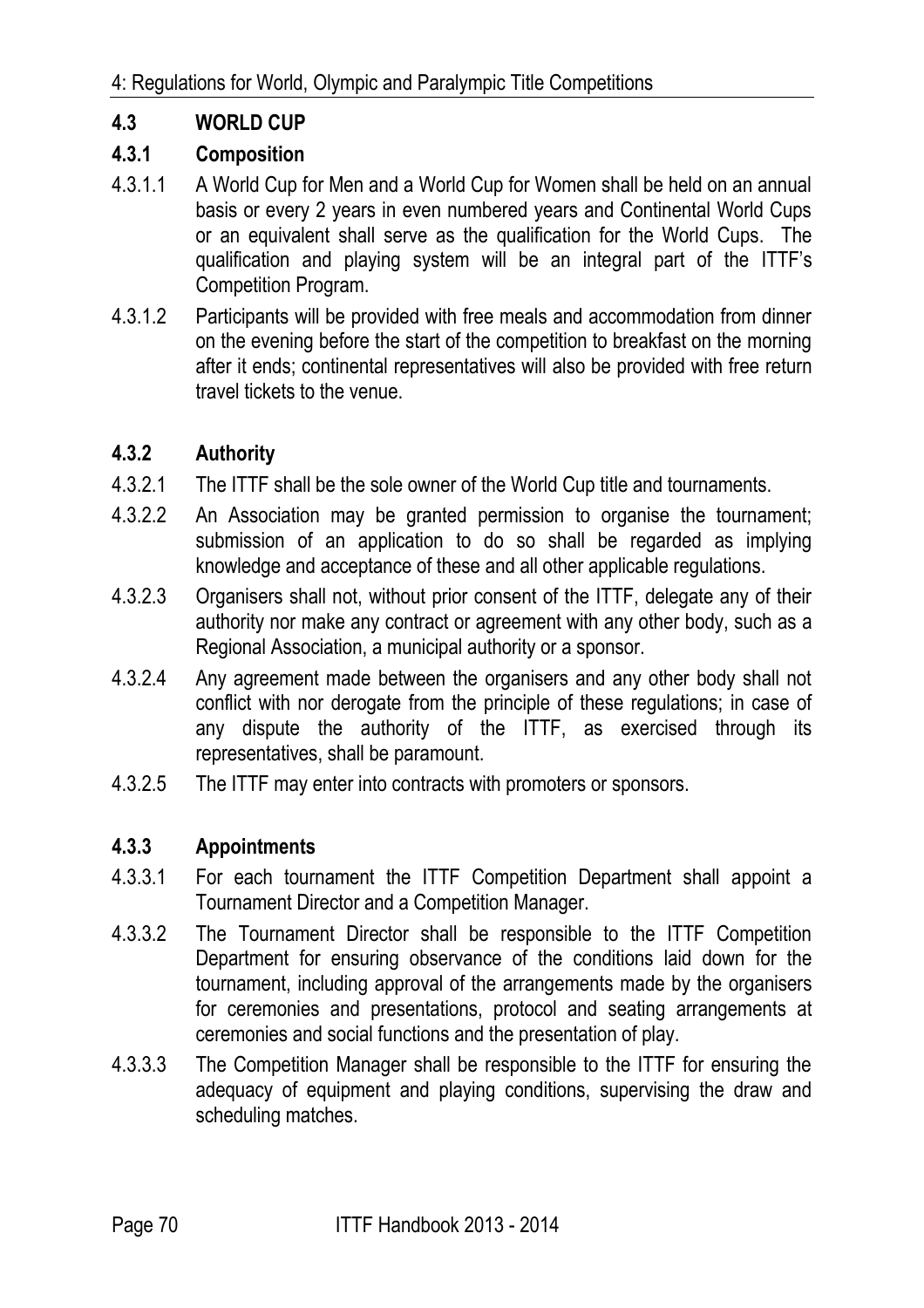## **4.3.4 Doping control**

4.3.4.1 Doping control shall be carried out in accordance with ITTF Anti-Doping rules (Chapter 5).

## **4.3.5 Playing System**

4.3.5.1 The playing system will be determined by the Executive Committee on recommendation by the Competition Department. The selected players and their associations will be informed of the playing system to be used in the prospectus at the same time as the issuance of the invitation to the participants.

#### **4.3.6 Eligibility**

- 4.3.6.1 In addition to provisions of 3.8, players who have acquired a new nationality and wish to represent the association corresponding to the new nationality shall register with ITTF through this new Association.
- 4.3.6.2 Such player shall not represent the new Association before:
- 4.3.6.2.1 3 years after the date of registration, if the player is under the age of 15 when registered;
- 4.3.6.2.2 5 years after the date of registration, if the player is under the age of 18 but at least 15 years of age when registered;
- 4.3.6.2.3 7 years after the date of registration, if the player is under the age of 21 but at least 18 years of age when registered.
- 4.3.6.3 Players being 21 years of age or older will not be registered with the ITTF and will not be eligible to represent a new association at the World Cup.

#### **4.3.7 Jury**

- 4.3.7.1 The Jury shall consist of the ITTF Executive Vice-President responsible for the World Cup, the ITTF Competition Director, a representative of the organising committee and the referee; the referee shall have the right to speak but not to vote.
- 4.3.7.2 If either the ITTF Executive Vice-President responsible for the World Cup or the ITTF Competition Director is unable to attend a meeting of the Jury he or she may nominate an appointee to attend in his or her place who shall have the right to speak and to vote.
- 4.3.7.3 The Chair of the Jury shall be appointed by the ITTF Executive Vice-President responsible for the World Cup.
- 4.3.7.4 Any Association directly affected by a matter under consideration at a Jury meeting shall be entitled to be represented at that meeting but shall not be entitled to vote.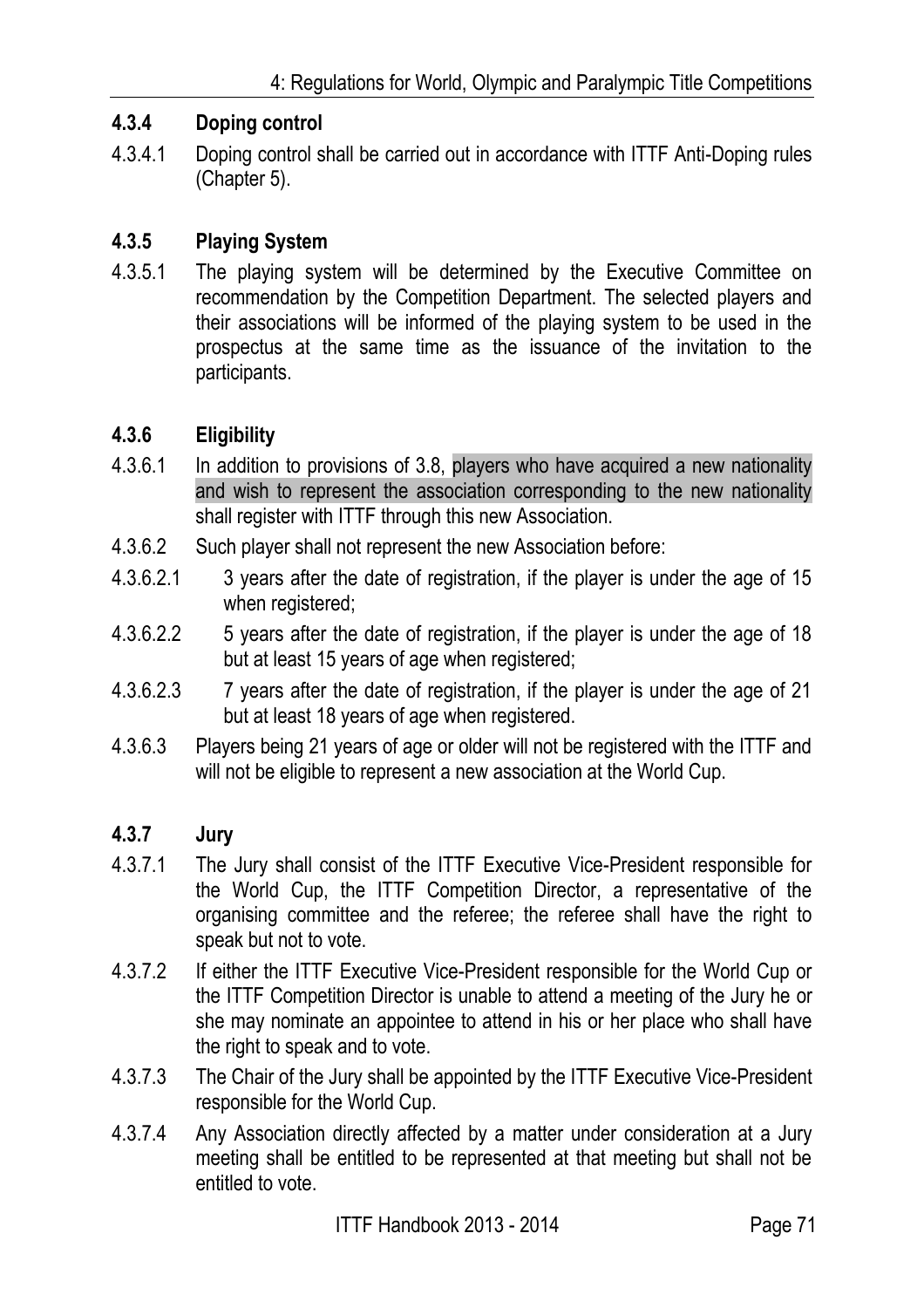- 4.3.7.5 The Jury shall have power to decide any question of appeal within the jurisdiction of a tournament management committee.
- 4.3.7.6 The Jury shall meet before the start of the tournament to be informed of all draw alterations requested up to that time and the Jury shall meet again only when it has to consider appeals against its administrative decisions or decisions of the referee.

## **4.3.8 Commercial Rights**

- 4.3.8.1 The ITTF exclusively owns and controls all commercial rights in and to the Championships. Such Commercial Rights to include, without limitation and in each case on a worldwide basis, all:
- 4.3.8.1.1 audio, visual and audio-visual and data rights (in every medium, whether or not existing as at the date of these regulations);
- 4.3.8.1.2 sponsorship, advertising, merchandising, marketing and other forms of rights of association;
- 4.3.8.1.3 ticketing, hospitality and other concession rights; and
- 4.3.8.1.4 other rights to commercialise the Championships (including without limitation any so-called "event rights" and any right to authorise the taking of bets on the Championships.
- 4.3.8.2 The ITTF shall be entitled to exploit the Commercial Rights in such manner as it considers appropriate, including granting licences in respect of the same (or part thereof) to the relevant Association or to other third party(ies) from time to time.
- 4.3.8.3 Each Association shall ensure that their members (officials, players, delegates and other affiliates) shall:
- 4.3.8.3.1 comply with any and all rules, regulations and/or guidelines in relation to the exploitation of the Commercial Rights which may be issued from time to time by or on behalf of the ITTF; and
- 4.3.8.3.2 provide such rights, facilities and services as are required to enable the ITTF and/or the relevant third party to fulfil their obligations under any arrangements for the exploitation of any of the Commercial Rights and shall not by any act or omission infringe any exclusive rights granted there under or otherwise cause any breach thereof to occur. For the avoidance of doubt only the ITTF may enforce this rule against an Association and no third party shall be entitled to do so.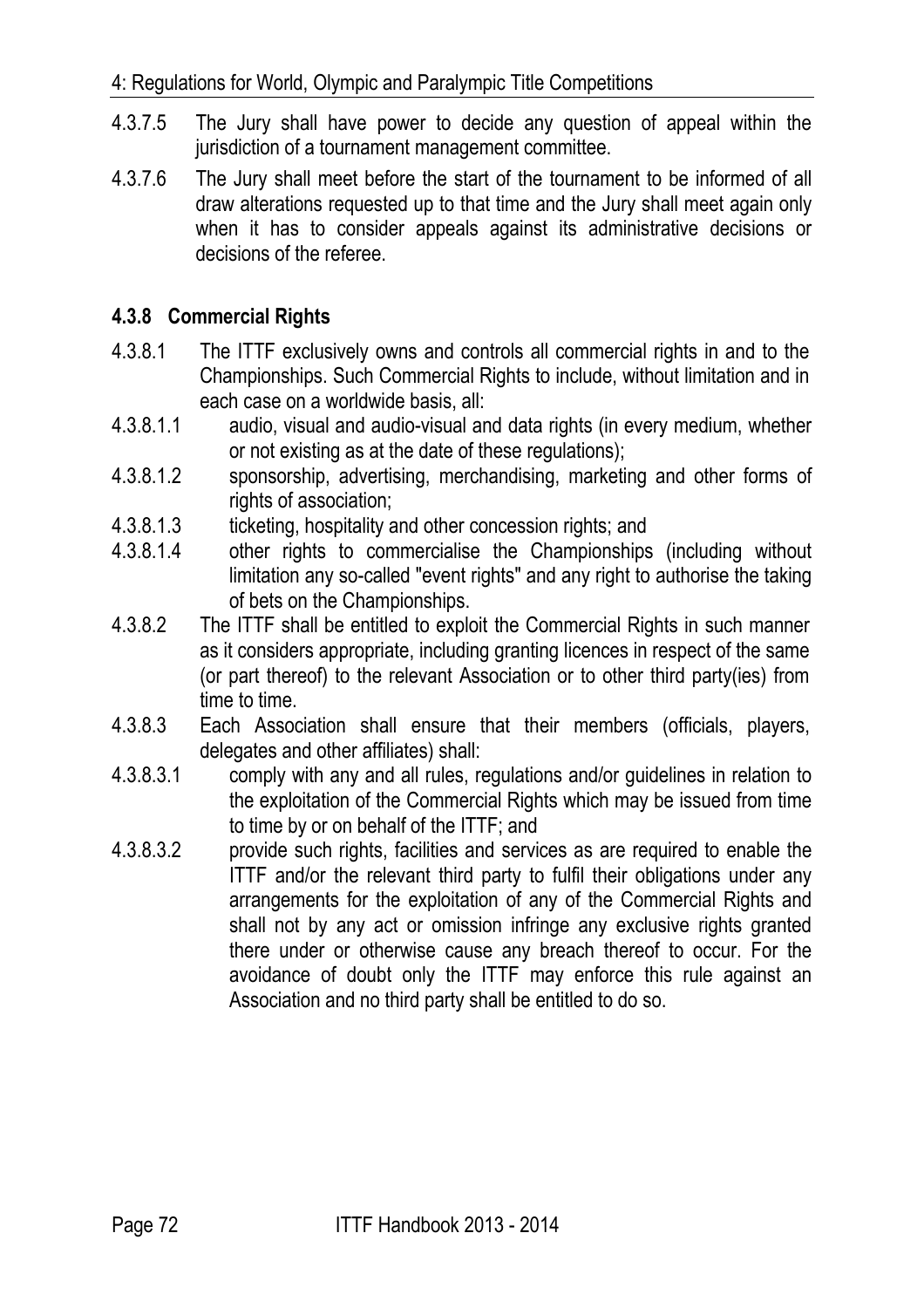## **4.4 WORLD TEAM CUP**

#### **4.4.1 Composition**

- 4.4.1.1 A World Team Cup shall be staged every 2 years in odd numbered years and the Continental Team Champions shall be invited to take part. The qualification and playing systems will be an integral part of the ITTF's Competition Program.
- 4.4.1.2 If the team of the host Association is qualified by its ranking at the preceding World Team Championships then the team placing 8th at these World Team Championships shall participate.
- 4.4.1.3 Participants will be provided with free meals and accommodation from dinner on the evening before the start of the competition to breakfast on the morning after it ends.

## **4.4.2 Authority**

- 4.4.2.1 The ITTF shall be the sole owner of the World Team Cup title and tournament.
- 4.4.2.2 An Association may be granted permission to organise the tournament; submission of an application to do so shall be regarded as implying knowledge and acceptance of these and all other applicable regulations.
- 4.4.2.3 Organisers shall not, without prior consent of the ITTF, delegate any of their authority nor make any contract or agreement with any other body, such as a Regional Association, a municipal authority or a sponsor.
- 4.4.2.4 Any agreement made between the organisers and any other body shall not conflict with nor derogate from the principle of these regulations; in case of any dispute the authority of the ITTF, as exercised through its representatives, shall be paramount.
- 4.4.2.5 The ITTF may enter into contracts with promoters or sponsors.

## **4.4.3 Appointments**

- 4.4.3.1 For each tournament the ITTF Competition Department shall appoint a Tournament Director and a Competition Manager.
- 4.4.3.2 The Tournament Director shall be responsible to the ITTF Competition Department for ensuring observance of the conditions laid down for the tournament, including approval of the arrangements made by the organisers for ceremonies and presentations, protocol and seating arrangements at ceremonies and social functions and the presentation of play.
- 4.4.3.3 The Competition Manager shall be responsible to the ITTF for ensuring the adequacy of equipment and playing conditions, supervising the draw and scheduling matches.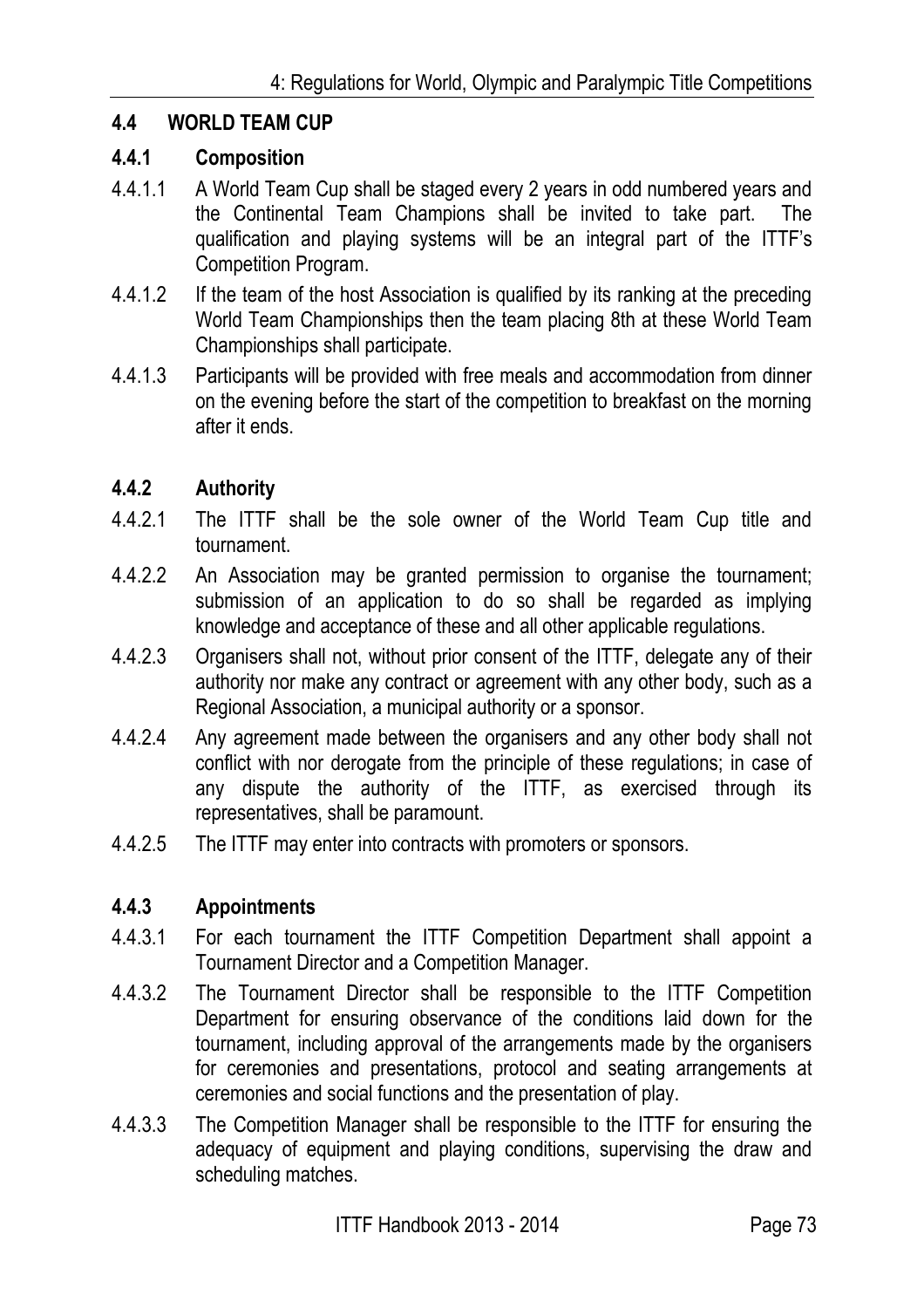## **4.4.4 Doping control**

4.4.4.1 Doping control shall be carried out in accordance with ITTF Anti-Doping rules (Chapter 5).

## **4.4.5 Playing System**

4.4.5.1 The playing system shall be determined by the Executive Committee on recommendation by the Competition Program. The selected teams and their Associations shall be informed of the playing system to be used in the prospectus at the same time as the issuance of the invitation to the participants.

## **4.4.6 Eligibility**

- 4.4.6.1 In addition to provisions of 3.8, players who have acquired a new nationality and wish to represent the association corresponding to the new nationality shall register with ITTF through this new Association.
- 4.4.6.2 Such player shall not represent the new Association before
- 4.4.6.2.1 3 years after the date of registration, if the player is under the age of 15 when registered;
- 4.4.6.2.2 5 years after the date of registration, if the player is under the age of 18 but at least 15 years of age when registered;
- 4.4.6.2.3 7 years after the date of registration, if the player is under the age of 21 but at least 18 years of age when registered.
- 4.4.6.3 Players being 21 years of age or older will not be registered with the ITTF and will not be eligible to represent a new association at the World Team Cup.

## **4.4.7 Jury**

- 4.4.7.1 The Jury shall consist of the ITTF Executive Vice-President responsible for the World Team Cup, the ITTF Competition Director, a representative of the organising committee and the referee; the referee shall have the right to speak but not to vote.
- 4.4.7.2 If either the ITTF Executive Vice-President responsible for the World Team Cup or the ITTF Competition Director is unable to attend a meeting of the Jury he may nominate an appointee to attend in his place who shall have the right to speak and to vote.
- 4.4.7.3 The Chair of the Jury shall be appointed by the ITTF Executive Vice-President responsible for the World Team Cup.
- 4.4.7.4 Any Association directly affected by a matter under consideration at a Jury meeting shall be entitled to be represented at that meeting but shall not be entitled to vote.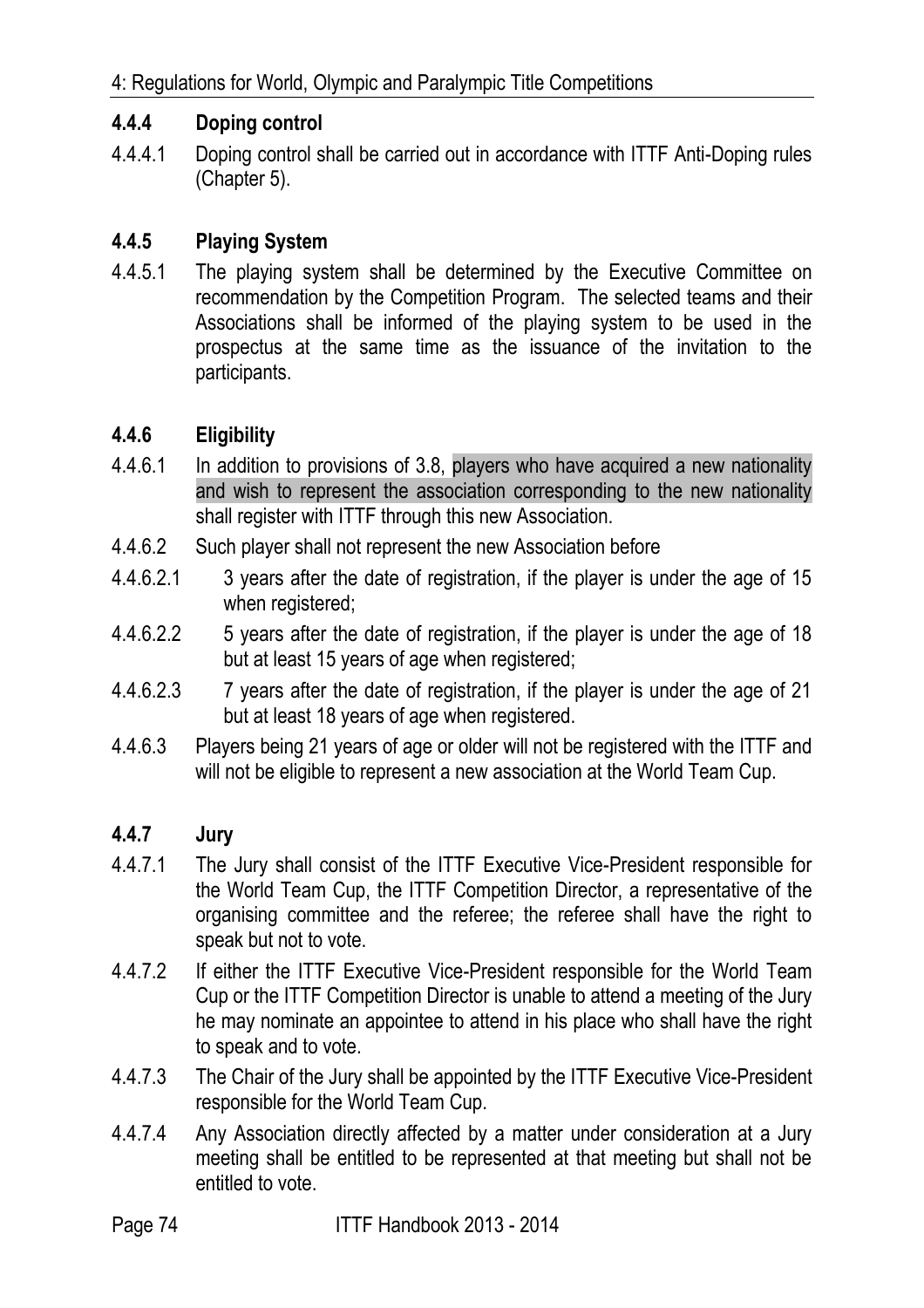- 4.4.7.5 The Jury shall have power to decide any question of appeal within the jurisdiction of a tournament management committee and to authorise team changes.
- 4.4.7.6 The Jury shall meet before the start of the tournament to be informed of all draw alterations requested up to that time and the Jury shall meet again only when it has to consider appeals against its administrative decisions or decisions of the referee.

# **4.4.8 Commercial Rights**

- 4.4.8.1 The ITTF exclusively owns and controls all commercial rights in and to the Championships. Such Commercial Rights to include, without limitation and in each case on a worldwide basis, all:
- 4.4.8.1.1 audio, visual and audio-visual and data rights (in every medium, whether or not existing as at the date of these regulations);
- 4.4.8.1.2 sponsorship, advertising, merchandising, marketing and other forms of rights of association:
- 4.4.8.1.3 ticketing, hospitality and other concession rights; and
- 4.4.8.1.4 other rights to commercialise the Championships (including without limitation any so-called "event rights" and any right to authorise the taking of bets on the Championships.
- 4.4.8.2 The ITTF shall be entitled to exploit the Commercial Rights in such manner as it considers appropriate, including granting licences in respect of the same (or part thereof) to the relevant Association or to other third party(ies) from time to time.
- 4.4.8.3 Each Association shall ensure that their members (officials, players, delegates and other affiliates) shall:
- 4.4.8.3.1 comply with any and all rules, regulations and/or guidelines in relation to the exploitation of the Commercial Rights which may be issued from time to time by or on behalf of the ITTF; and
- 4.4.8.3.2 provide such rights, facilities and services as are required to enable the ITTF and/or the relevant third party to fulfil their obligations under any arrangements for the exploitation of any of the Commercial Rights and shall not by any act or omission infringe any exclusive rights granted there under or otherwise cause any breach thereof to occur. For the avoidance of doubt only the ITTF may enforce this rule against an Association and no third party shall be entitled to do so.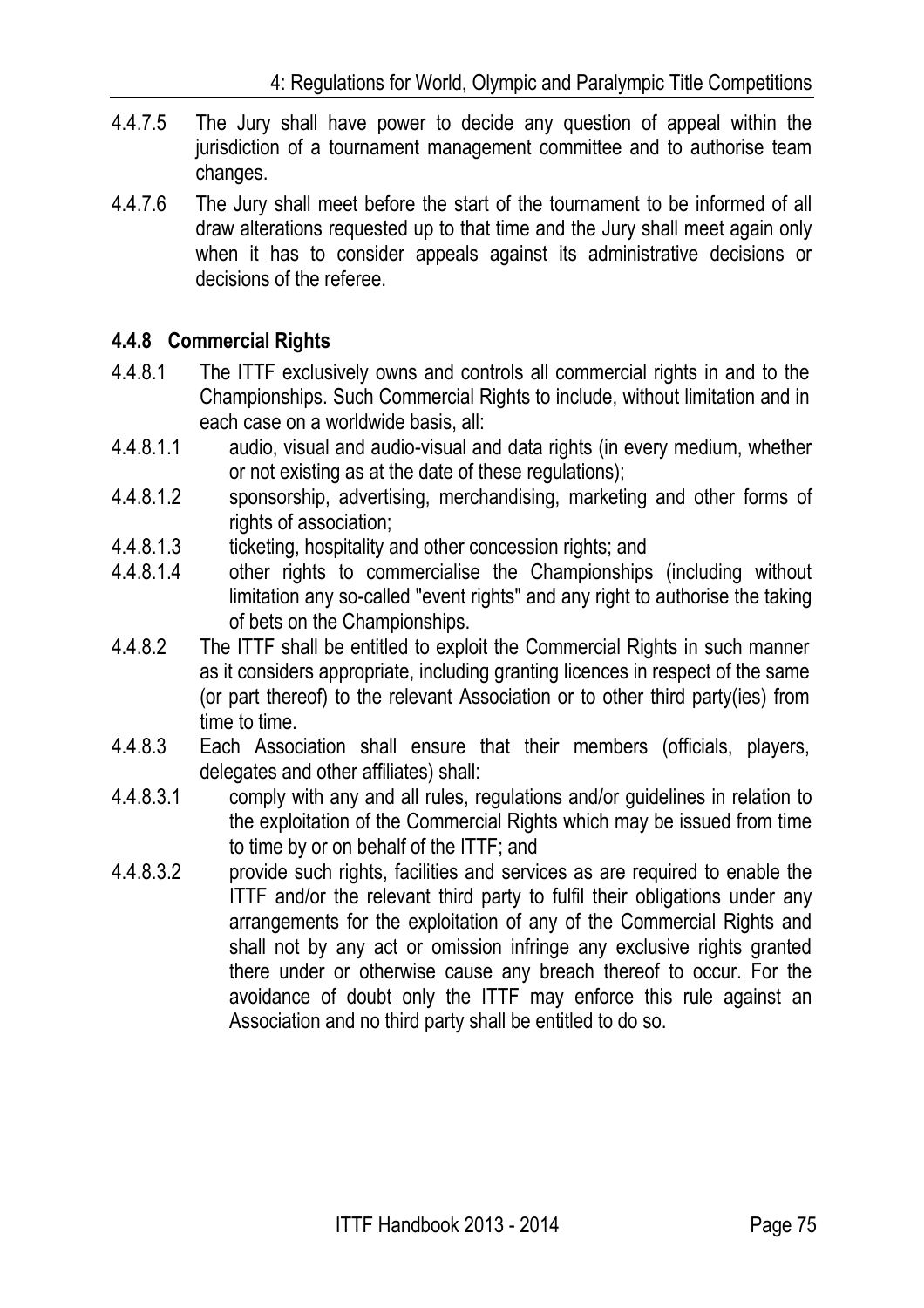## **4.5 OLYMPIC COMPETITIONS**

## **4.5.1 Eligibility**

- 4.5.1.1 To be eligible for participation in the Olympic Games a player, coach or official shall comply with the Olympic Charter as well as with the ITTF rules. In particular the above mentioned persons shall
- 4.5.1.1.1 be entered by their National Olympic Committee (NOC);
- 4.5.1.1.2 respect the spirit of fair play and non violence, and behave accordingly on the field of play;
- 4.5.1.1.3 respect and comply in all aspects with the World Anti-Doping Code;
- 4.5.1.1.4 not allow their person, name, picture or sports performances to be used for advertising purposes during the Olympic Games, except as permitted by the IOC Executive Board.
- 4.5.1.2 The entry or participation of a player in the Olympic Games shall not be conditional on any financial consideration.
- 4.5.1.3 Any player shall be a national of the country of the NOC which is entering him or her.
- 4.5.1.3.1 A player who is a national of 2 or more countries at the same time may represent either one of them, as he or she may elect.
- 4.5.1.3.2 After having represented one country in the Olympic Games, in continental or regional games or in world or regional championships recognised by the ITTF, a player may not represent another country unless he or she meets the conditions set forth in 4.5.1.3.3.
- 4.5.1.3.3 A player who has represented one country in the Olympic Games, in continental or regional games or in world or regional championships recognised by the ITTF and who has changed his or her nationality or acquired a new nationality, may participate in the Olympic Games to represent his or her new country provided that at least 3 years have passed since the player last represented his or her former country.
- 4.5.1.3.4 The 3-years-period mentioned in 4.5.1.3.3 may be reduced or even cancelled, with the agreement of the NOCs concerned and the ITTF Executive Committee, by the IOC Executive Board, which takes into account the circumstances of each case.
- 4.5.1.3.5 If an associated state, province or overseas department, a country or colony acquires independence, if a country becomes incorporated within another country by reason of a change of border, or if a new NOC is recognised by the IOC, a player may continue to represent the country to which he or she belongs or belonged. However, he or she may, if he or she prefers, choose to represent his or her country or be entered in the Olympic Games by his or her new NOC if one exists. This particular choice may be made only once.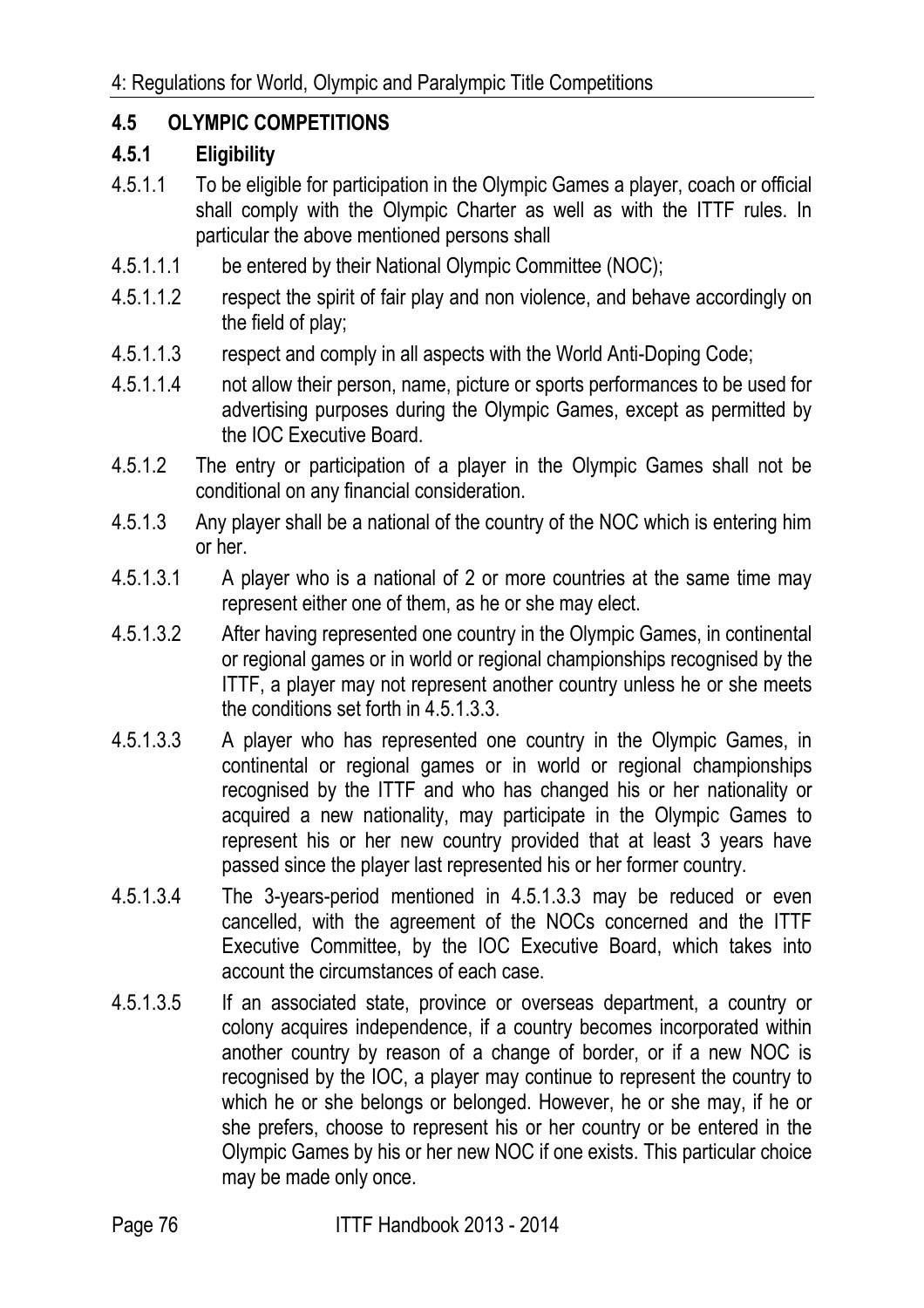4.5.1.4 All disputes relating to the determination of the country which a player may represent in the Olympic Games and in particular issue specific requirements relating to nationality, citizenship, domicile or residence of the player, including the duration of any waiting period, shall be resolved by the IOC Executive Board.

# **4.5.2 Events**

- 4.5.2.1 The Olympic competition shall include at least men's singles, women's singles, men's team and women's team events.
- 4.5.2.2 The Team Match System in team events and the system of play in both team and individual events including any qualifying competitions shall be decided by the Board of Directors, on the recommendation of the Olympic and Paralympic Commission, and all Associations shall be notified in accordance with the schedule set by the IOC.

# **4.5.3 Doping Control**

4.5.3.1 Doping control shall be carried out in accordance with IOC rules and the World Anti-Doping Code.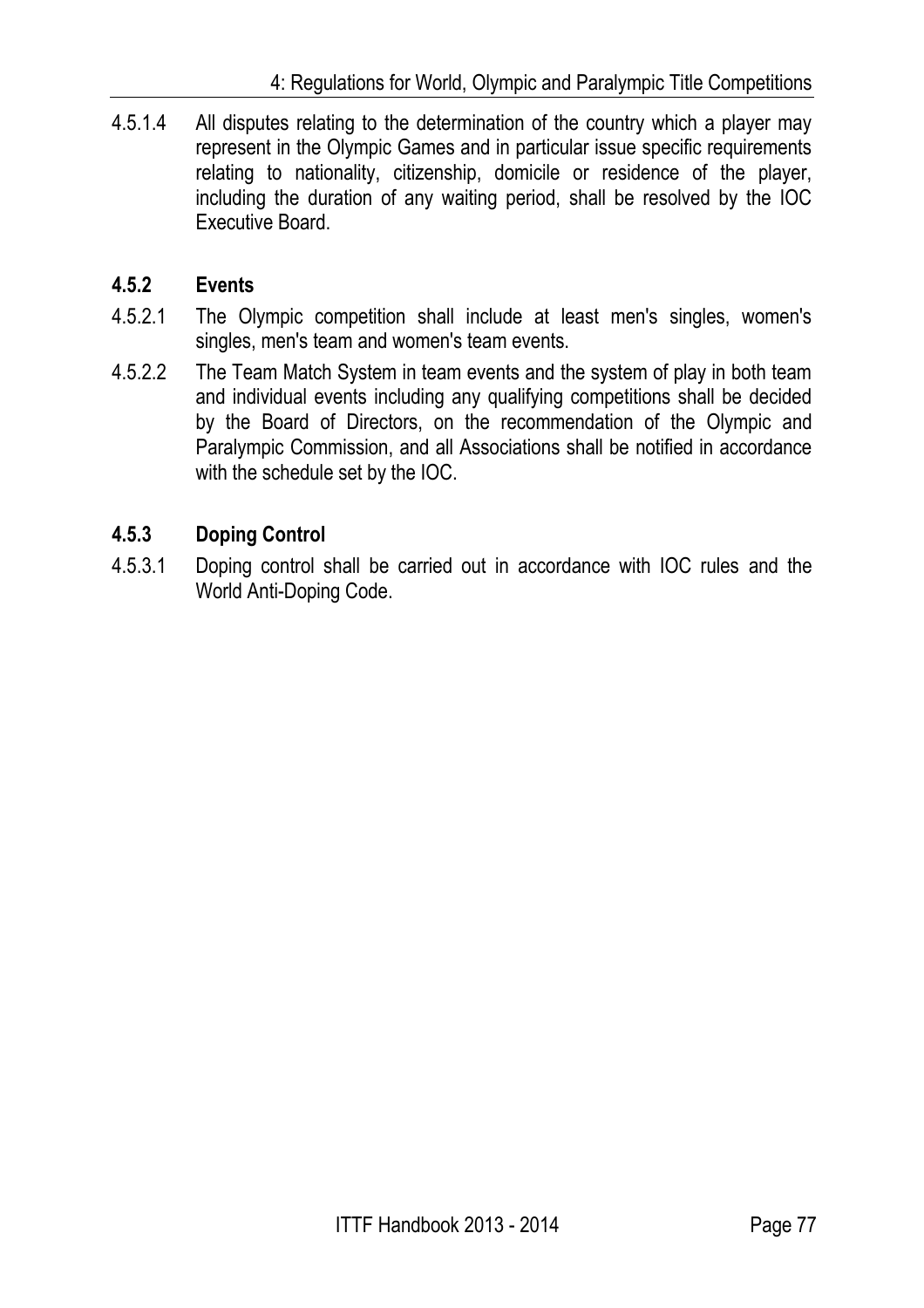# **4.6 PARALYMPIC COMPETITIONS**

## **4.6.1 Eligibility**

- 4.6.1.1 To be eligible for participation in the Paralympic Games a player, coach or official shall comply with the constitution of the International Paralympic Committee (IPC) as well as with the ITTF rules. In particular the above mentioned persons shall:
- 4.6.1.1.1 be entered by their National Paralympic Committee (NPC);
- 4.6.1.1.2 respect the spirit of fair play and non violence, and behave accordingly on the field of play;
- 4.6.1.1.3 respect and comply in all aspects with the World Anti-Doping Code;
- 4.6.1.1.4 not allow their person, name, picture or sports performances to be used for advertising purposes during the Paralympic Games, except as permitted by the IPC Governing Board.
- 4.6.1.2 The entry or participation of a player in the Paralympic Games shall not be conditional on any financial consideration.
- 4.6.1.3 Any player shall be a national of the country of the NPC which is entering him or her.
- 4.6.1.3.1 A player who is a national of 2 or more countries at the same time may represent either one of them, as he or she may elect.
- 4.6.1.3.2 After having represented one country in the Paralympic Games, in continental or regional games or in world or regional championships recognised by the ITTF, a player may not represent another country unless he or she meets the conditions set forth in 4.6.1.3.3.
- 4.6.1.3.3 A player who has represented one country in the Paralympic Games, in continental or regional games or in world or regional championships recognised by the ITTF and who has changed his or her nationality or acquired a new nationality, may participate in the Paralympic Games to represent his or her new country provided that at least 3 years have passed since the player last represented his or her former country.
- 4.6.1.3.4 The 3-year-period mentioned in 4.5.1.3.3 may be reduced or even cancelled, with the agreement of the NPCs concerned and the ITTF Executive Committee, and subject to confirmation by the Chief Executive Officer of the IPC, taking into account the circumstances of each case.
- 4.6.1.3.5 If an associated state, province or overseas department, a country or colony acquires independence, if a country becomes incorporated within another country by reason of a change of border, or if a new NPC is recognised by the IPC, a player may continue to represent the country to which he or she belongs or belonged. However, he or she may, if he or she prefers, choose to represent his or her country or be entered in the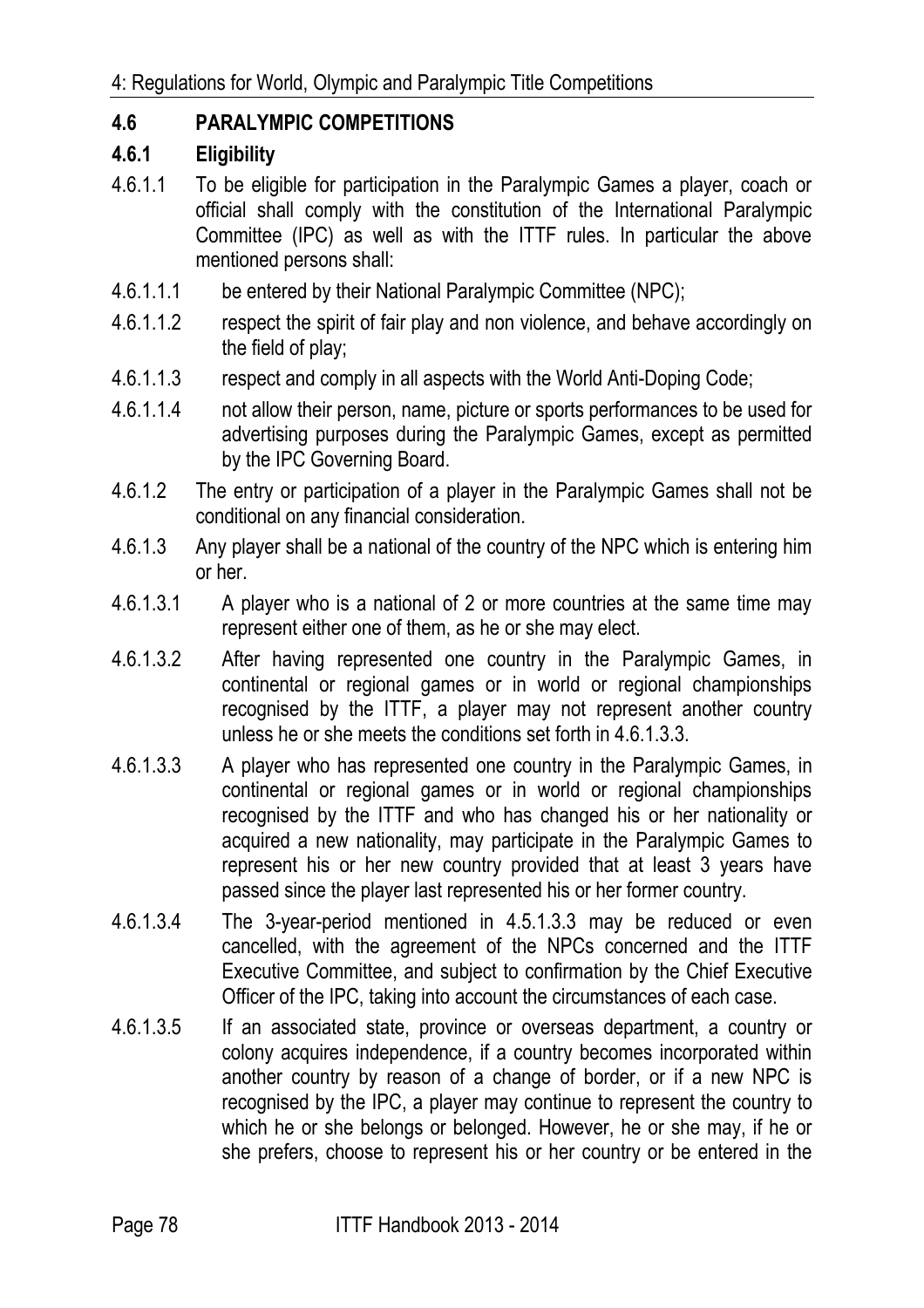Paralympic Games by his or her new NPC if one exists. This particular choice may be made only once.

4.6.1.4 All disputes relating to the determination of the country which a player may represent in the Paralympic Games and in particular issue specific requirements relating to nationality, citizenship, domicile or residence of the player, including the duration of any waiting period, shall be resolved by the IPC Governing Board.

# **4.6.2 Events**

- 4.6.2.1 The Paralympic competition shall include at least men's and women's class singles, men's and women's team events and any other event included by the IPC Governing Board on the recommendation of the Olympic and Paralympic Commission (OPC).
- 4.6.2.2 The Team Match System in team events and the system of play in both team and individual events including any qualifying competitions shall be decided by the Board of Directors, on the recommendation of the OPC, and all Associations shall be notified in accordance with the schedule set by the IPC.

# **4.6.3 Doping Control**

4.6.3.1 Doping control shall be carried out in accordance with IPC rules and the World Anti-Doping Code.

# **4.7 WORLD PARA TABLE TENNIS CHAMPIONSHIPS**

# **4.7.1 Authority for Organisation**

- 4.7.1.1 The title "World Para Table Tennis Championships", referred to in this Section as "PTT Championships", shall be bestowed by the Executive Committee on the championship events at a tournament organised by an Association entrusted with the task.
- 4.7.1.2 The closing date for applications to stage the PTT Championships shall be specified by the Executive Committee and notified to all Associations, giving at least 6 months' notice.
- 4.7.1.3 All applications shall be considered by the Executive Committee together with the report of the Selection Committee, if applicable, on venues for the occasion in question.
- 4.7.1.4 Where necessary, the Executive Committee may ask one or more members of the appropriate Committee to visit the country of an Association applying for the right to organise the PTT Championships to satisfy themselves as to the adequacy of the proposed playing and other arrangements; the cost of such visits shall be borne by that Association.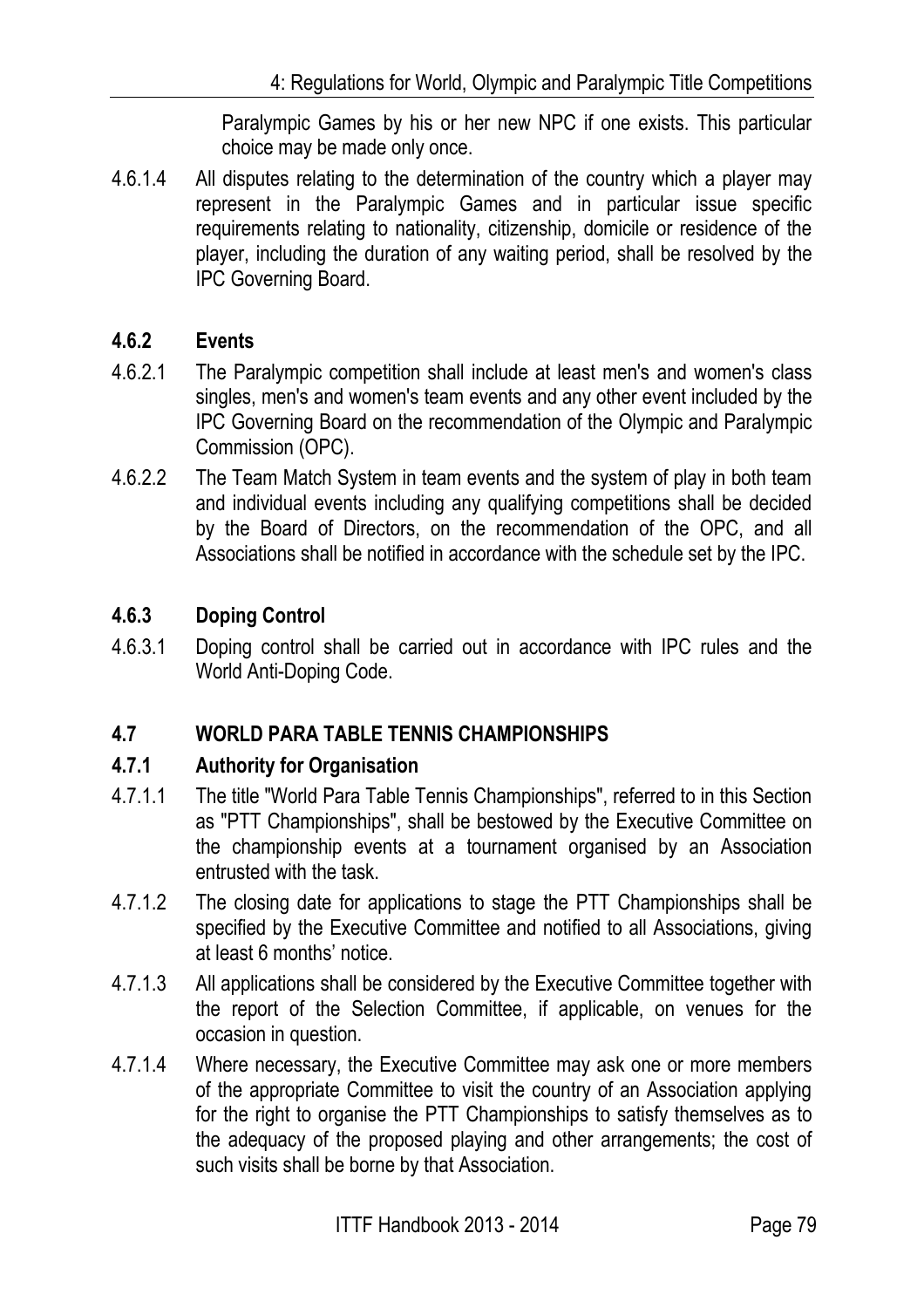4.7.1.5 If, after an option has been granted, circumstances change in such a way as to be likely to prejudice the satisfactory conduct of the PTT Championships, the option may be revoked by the Executive Committee prior to the PTT Championships.

# **4.7.2 Responsibilities of Organisers**

- 4.7.2.1 An Association granted the right to organise the PTT Championships, hereafter referred to as the "organisers" shall be responsible for conducting them in accordance with the Laws of Table Tennis, the Regulations for International Competitions and the Regulations for World Title Competitions, as modified or supplemented by any directives authorised by the Board of Directors.
- 4.7.2.2 Organisers shall provide accommodation and meals from the evening before the PTT Championships begin until the morning after the PTT Championships end for:
- 4.7.2.2.1 members of the ITTF Executive Committee and the Para Table Tennis Division;
- 4.7.2.2.2 International Umpires and Referees from other Associations invited in accordance with directives issued by the ITTF;
- 4.7.2.2.3 five international classifiers invited in accordance with directives issued by the ITTF;
- 4.7.2.2.4 up to 3 members of the ITTF staff.
- 4.7.2.3 If the business of the ITTF extends outside the period of the PTT Championships the period of hospitality for those entitled to participate in such business shall be extended correspondingly.
- 4.7.2.4 Organisers shall provide free medical care and medicine for all participants, but each Association must insure its players and officials against illness and injury for the duration of the PTT Championships.
- 4.7.2.5 Organisers shall meet the cost of transport between the place of arrival in the country, the accommodation and the playing hall.
- 4.7.2.6 Organisers shall request their national authorities to waive visa charges for all participants.
- 4.7.2.7 Organisers shall ensure free access to the playing hall and free circulation therein for all the players, officials and members listed in 4.7.2.2, for any additional players and committee members and for any interpreter, doctor or medical adviser appointed by the ITTF.
- 4.7.2.8 Organisers shall provide first-class interpreting in at least English.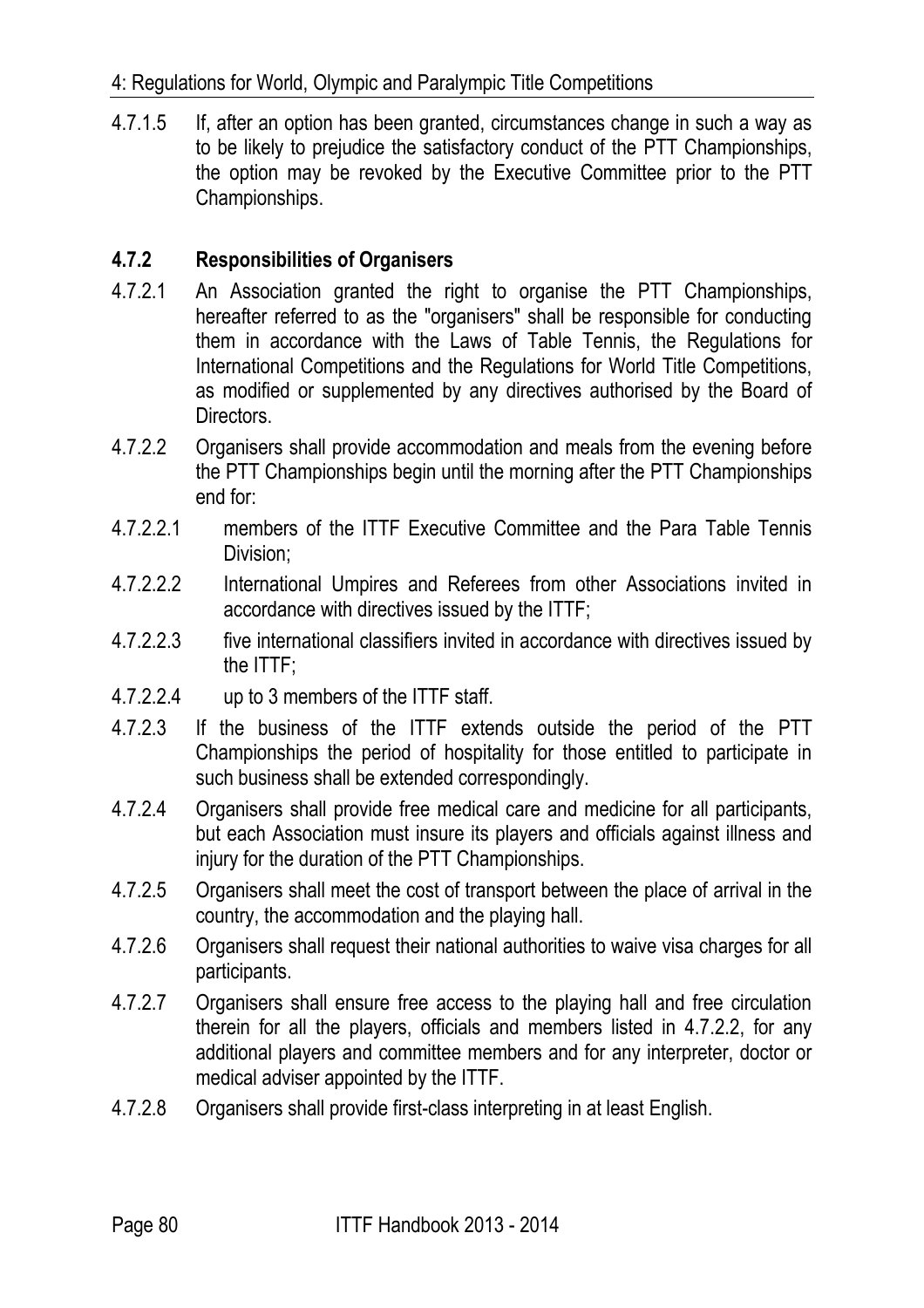- 4.7.2.9 Organisers shall provide the ITTF with offices at the venue of the Championships and place at its disposal translation, computer, internet, telephone, telefax and copying facilities.
- 4.7.2.10 Organisers shall publish a prospectus giving the main details of the organisation of the PTT Championships, including
- 4.7.2.10.1 the dates and place of the PTT Championships;
- 4.7.2.10.2 the events to be held;
- 4.7.2.10.3 the equipment to be used;
- 4.7.2.10.4 the procedure for entry, the entry fees and the undertakings required;
- 4.7.2.10.5 the date and place of the draw;
- 4.7.2.10.6 the dates of Jury meetings;
- 4.7.2.10.7 the extent of hospitality for technical and ITTF officials;
- 4.7.2.10.8 accessibility for persons with a disability in the accommodation, transport and venues;
- 4.7.2.10.9 maximum numbers of players and officials;
- 4.7.2.10.10 any directives authorised by the Board of Directors for the PTT Championships.
- 4.1.2.11 During the PTT Championships Organisers shall make available promptly to members of the ITTF Executive Committee, the PTT Division and team managers details of results, including points scores; as soon as possible after the completion of the PTT Championships Organisers shall publish the complete results, including points scores, and circulate them to all Associations.

# **4.7.3 Eligibility**

- 4.7.3.1 Only an Association which is not in arrears (1.16.3.3) shall be eligible to enter teams or individual players for the PTT Championships.
- 4.7.3.2 Only players who meet the tournament credit, a minimum requirement for participation in events leading to qualification for the PTT Championships, and whose selection is confirmed by the PTT Division and the Association may enter the PTT Championships.

# **4.7.4 Entry and Capitation Fees**

- 4.7.4.1 The entry fees shall be set by the Organisers and approved by the PTT Division.
- 4.7.4.2 The entry fees shall be paid to the Organisers at the time of entry and shall include capitation fees set by the PTT Division from time to time.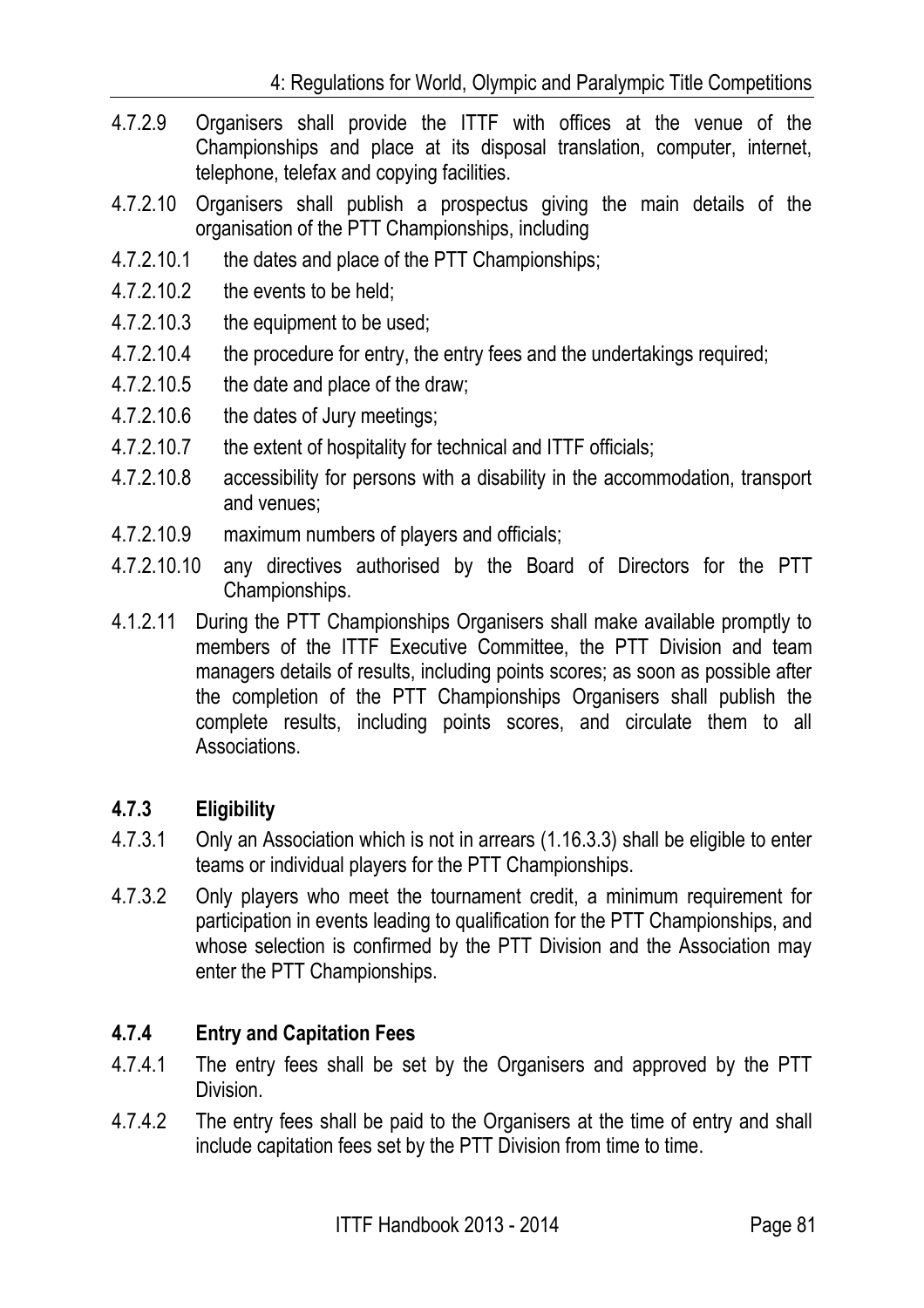4.7.4.3 Fees for entries from an Association are due from that Association and shall always be payable, except that the Board of Directors may waive the fees where an Association is prevented from participating in the PTT Championships by circumstances outside its control.

# **4.7.5 Submission of Entries**

- 4.7.5.1 The closing date/s for entries shall be decided by the Organisers and approved by the PTT Division but shall not be later than 2 calendar months before the start of the PTT Championships.
- 4.7.5.2 Entries by number and name shall be submitted on forms distributed, together with the prospectus, by the Organisers.
- 4.7.5.3 An Association may enter up to 3 players per class and 1 team per class per country.
- 4.7.5.4 An Association shall rank its players in order of playing strength, which shall be consistent with their current world ranking.
- 4.7.5.5 The ITTF may accept only formal nominations by an eligible Association, which are received, properly signed by a responsible representative of the nominating Association, on or before the closing date.

## **4.7.6 Modification of Entries**

- 4.7.6.1 Entries by an Association may be modified with the approval of the Technical Delegate.
- 4.7.6.2 Entries may be modified by the referee on the advice of the Chief Classifier.

# **4.7.7 Entry Obligations**

- 4.7.7.1 The entry form shall contain statements committing team members to the ITTF Anti-Doping Rules, the ITTF Classification Code, to be signed by a responsible representative of the nominating Association and all players and officials, that they understand and accept the conditions of the PTT Championships and that they are prepared to compete against all other teams and individuals participating; no entry shall be valid unless accompanied by this declaration.
- 4.7.7.2 In individual events all entrants are accepted as individual competitors; they shall be bound to do their utmost to win the events for which they are entered, irrespective of whether other entrants from the same Association have been accepted to take part, and they shall not withdraw except for reasons of illness or injury.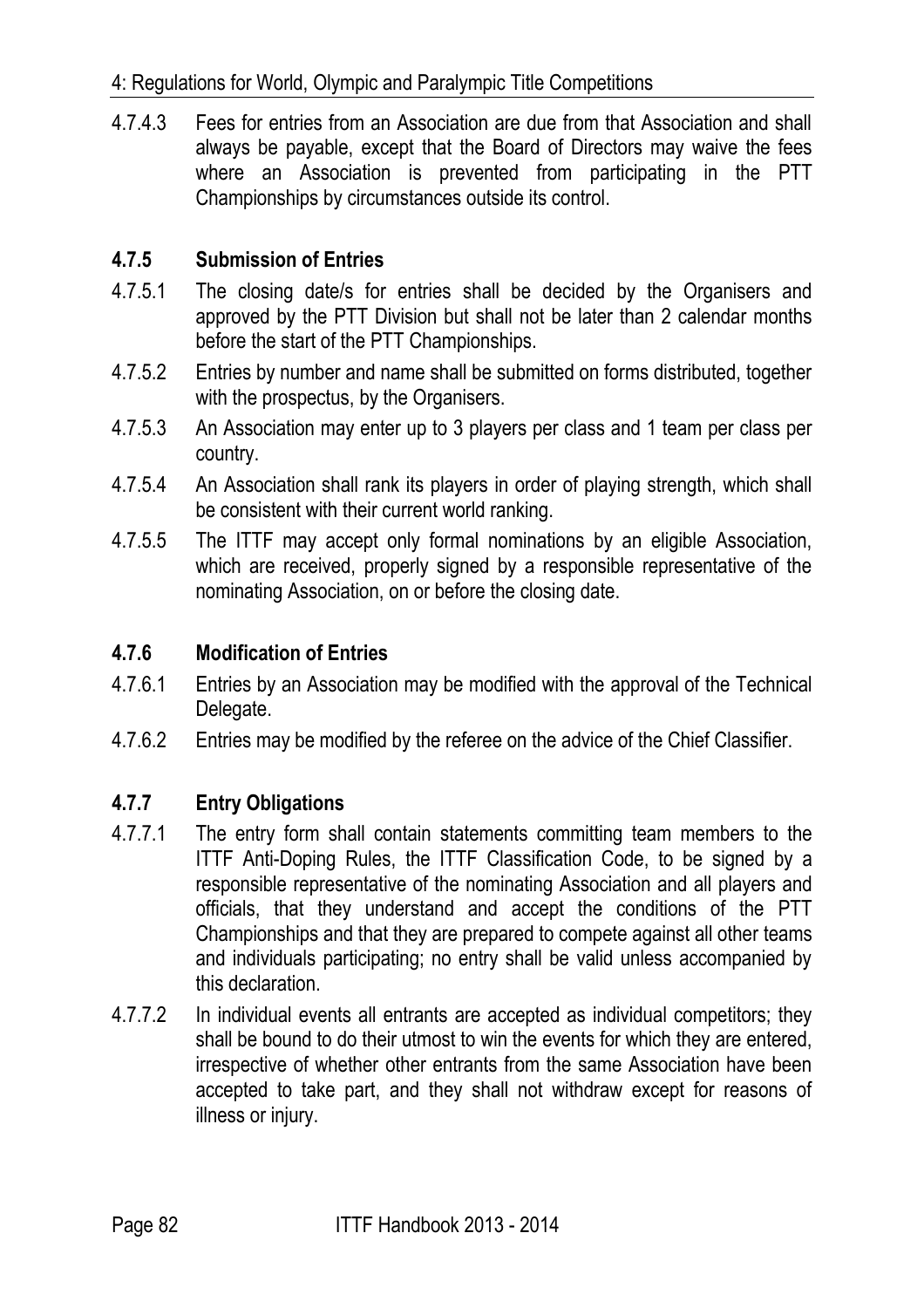# **4.7.8 Jury**

- 4.7.8.1 The Jury shall consist of 3 representatives appointed by the PTT Division.
- 4.7.8.2 Any Association directly affected by a matter under consideration at a Jury meeting shall be entitled to be represented at that meeting but shall not be entitled to vote.
- 4.7.8.3 The Jury shall have power to decide any question of appeal within the jurisdiction of a tournament management committee and to authorise team and classification changes.
- 4.7.8.4 The Jury shall meet before the start of the Championships to be informed of all draw alterations up to that time and the Jury shall meet again to consider appeals against administrative and classification decisions or decisions of the referee.

## **4.7.9 Events**

- 4.7.9.1 The PTT Championships shall include at least men's and women's class singles, men's and women's team events and any other event included by PTT Division.
- 4.7.9.2 The system of play in events and its implementation date shall be decided by the PTT Division, on the recommendation of the Technical Commissioner.

# **4.7.10 Doping Control**

4.7.10.1 Doping control shall be carried out in accordance with ITTF Anti-Doping rules (Chapter 5).

## **4.7.11 Awards and Presentations**

- 4.7.11.1 In both team and individual events, the winners shall receive gold medals, the losing finalists silver medals and the winners of the bronze medal play-off bronze medals.
- 4.7.11.2 At presentation ceremonies for both team and individual events the national flags of the gold, silver and bronze medal winners shall be raised and the national anthem of the gold medal winner shall be played.

# **4.7.12 Commercial Rights**

- 4.7.12.1 The ITTF exclusively owns and controls all commercial rights in and to the Championships. Such Commercial Rights to include, without limitation and in each case on a worldwide basis, all:
- 4.7.12.1.1 audio, visual and audio-visual and data rights (in every medium, whether or not existing as at the date of these regulations);